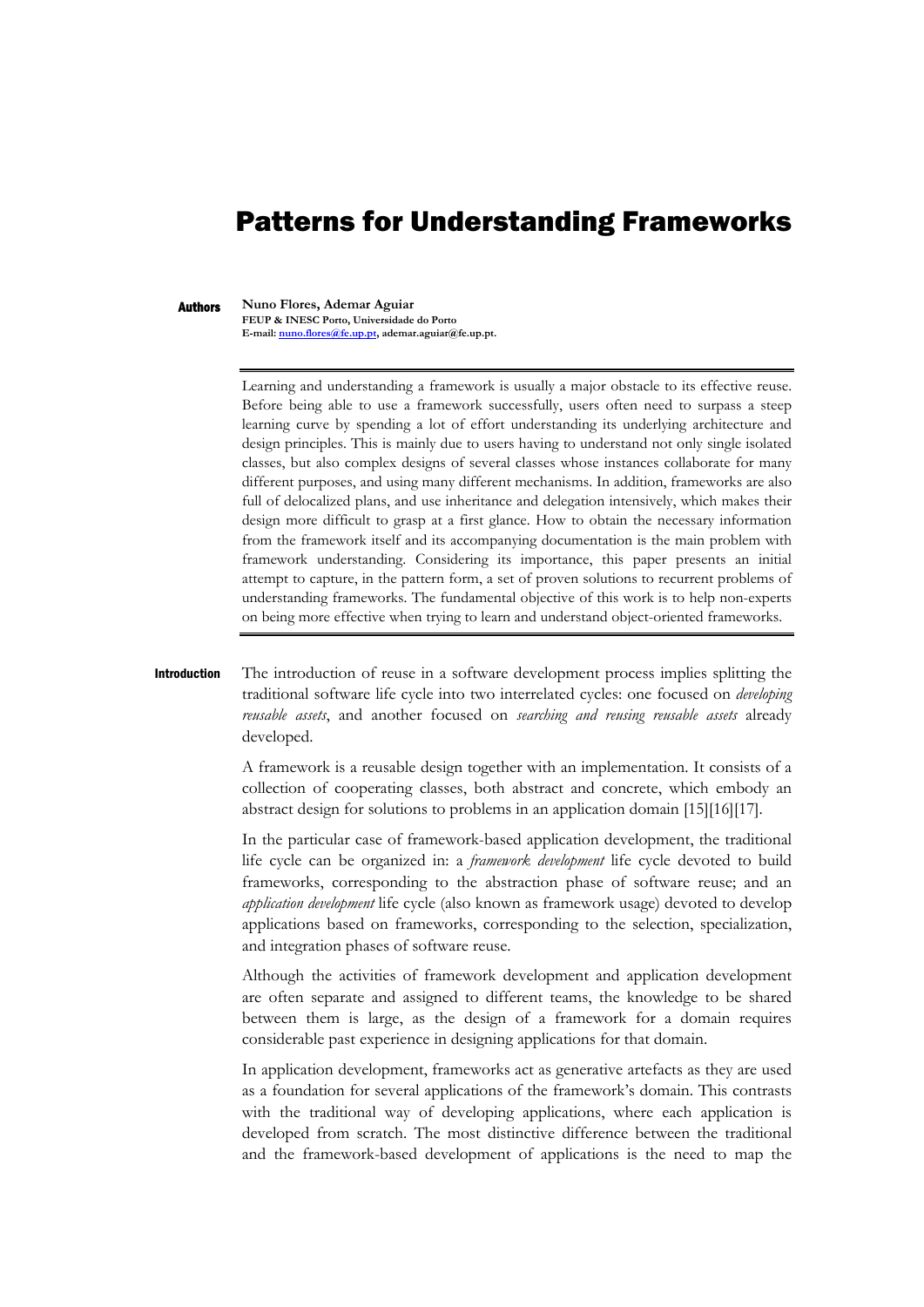structure of the problem to be solved onto the structure of the framework, thereby forcing the application to reuse the design of the framework. The positive side of this is that we don't need to design the application from scratch. But, on the other hand, before starting application development, we need to understand the framework design, a task that sometimes can be very difficult and time-consuming, especially if the framework is large or complex, and is not appropriately accompanied with good documentation or training material.



Figure 1 - Activities, artefacts and roles of framework-based application development.

Figure 1 shows a simplified view of framework-based application development that relates the artefacts, activities, and roles most relevant for the topic of the patterns presented in this paper – framework understanding. Because understanding frameworks is of major importance for application developers, in the figure, the activity is assigned exclusively to that role, but in fact it can be also relevant for framework selectors, original framework developers (especially of large frameworks), framework maintainers, and developers of other frameworks, although not with the same degree of importance.

In relation to the other activities depicted, there are pattern languages addressing their own challenges and problems, of which we refer "*Evolving frameworks: A pattern language for developing object-oriented frameworks*" [1], regarding design, implementation and evolution activities, and also "*Patterns for Documenting Frameworks*" [2][3][4], regarding documentation activities.

Therefore, this paper contributes patterns to a pattern language focusing on problems of understanding frameworks (white-box, black-box or gray-box), which must be properly managed before being able to use frameworks effectively.

White-box frameworks rely heavily on inheritance and dynamic binding in order to achieve extensibility. Although white-box reuse is the hardest way to use a framework, it is by far the most powerful.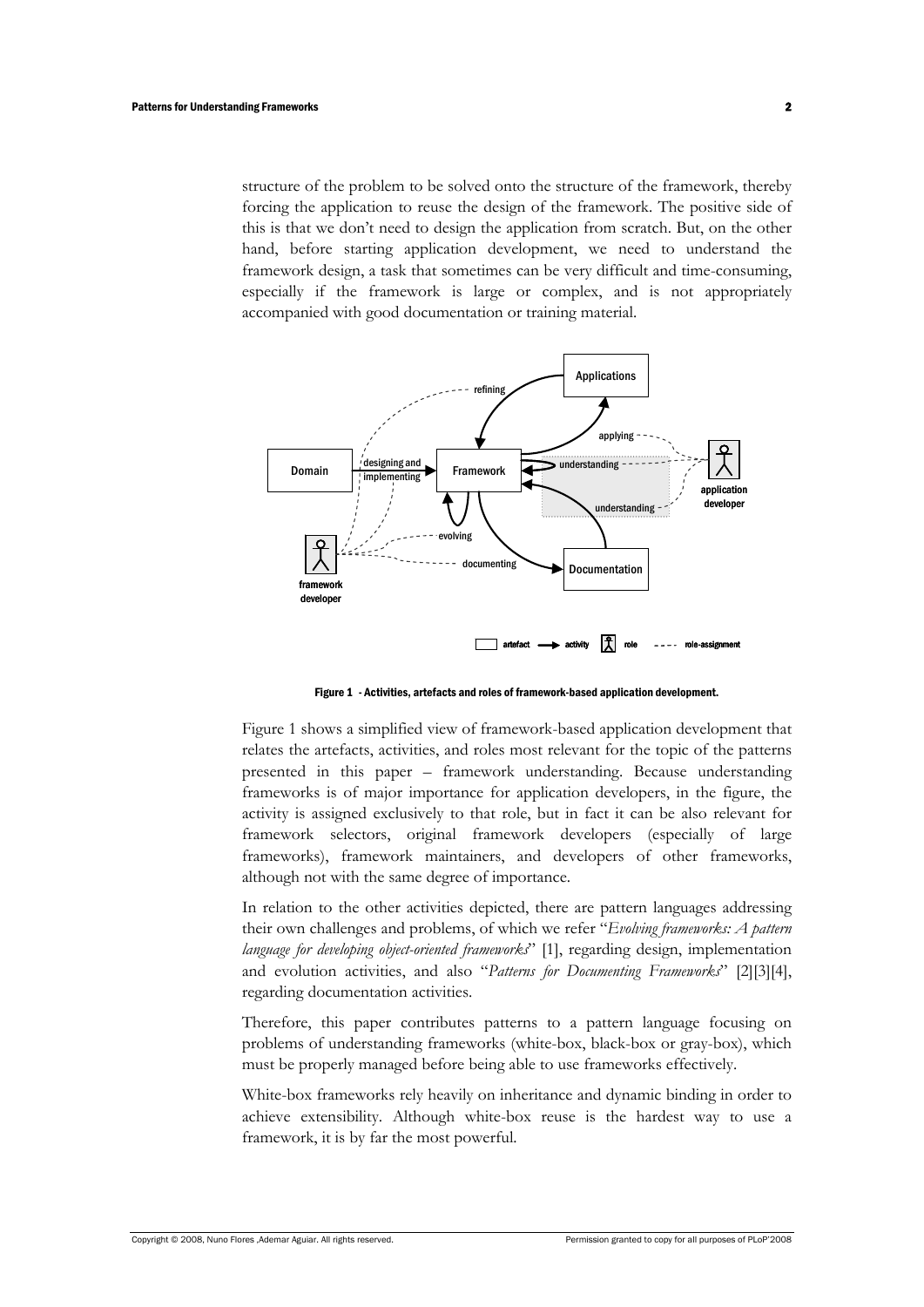Black-box frameworks are the easiest to use, because they are structured using object composition and delegation rather than inheritance. On the other hand, black-box frameworks are the most difficult to develop, because they require the definition of the right interfaces and hooks able to anticipate a wide range of application requirements.

Most real-world frameworks combine black-box and white-box characteristics, being thus called *gray-box* frameworks. They allow extensibility both by using inheritance and dynamic binding, as well as by defining interfaces. Gray-box frameworks are designed to avoid the disadvantages of black-box frameworks and white-box frameworks.

Although some of the problems here addressed could also be common to large or complex software systems, frameworks are specifically designed to be easy to reuse, thus adding special needs from the point of view of learning and understanding.

The pattern language comprises a set of interdependent patterns aiming to help users become aware of the problems that they will typically face when starting to learn and understand frameworks. These patterns are targeted for framework users especially novices. The patterns were mined from existing literature, lessons learned, and expertise on using frameworks, based on previous studies and literature reviews of the authors on the topic [5][6]. Pattern language

> The pattern language outlines a path commonly followed when learning and understanding a framework. As many frameworks can be very difficult to learn and understand, completely or in detail, these patterns aim to expose the tradeoffs involved in the process of understanding a framework, and to provide practical guidelines on how to balance them to find the best learning strategy for each specific person (learner or framework user) and context.

> The problems addressed by the patterns are basically raised by the following questions:

- What do I need to understand about the framework to accomplish my task? What kind of knowledge do I need? More concrete or abstract? At code level, design level, documentation level?
- How can I acquire the knowledge I need? Which learning strategy should I adopt? Which one is best for my needs?
- Which kinds of tools can I use to gather, organize, explore and preserve the knowledge I value most?

According to [14], framework reuse can be divided into categories according to the re-user's interests, whether a framework selector, an application developer, a framework maintainer, or a developer of other frameworks. These categories range from selecting, instantiating, flexing, composing, evolving and mining a framework. For the scope of the pattern language presented in this paper, only the most commonly used will be addressed: selecting, instantiating and evolving.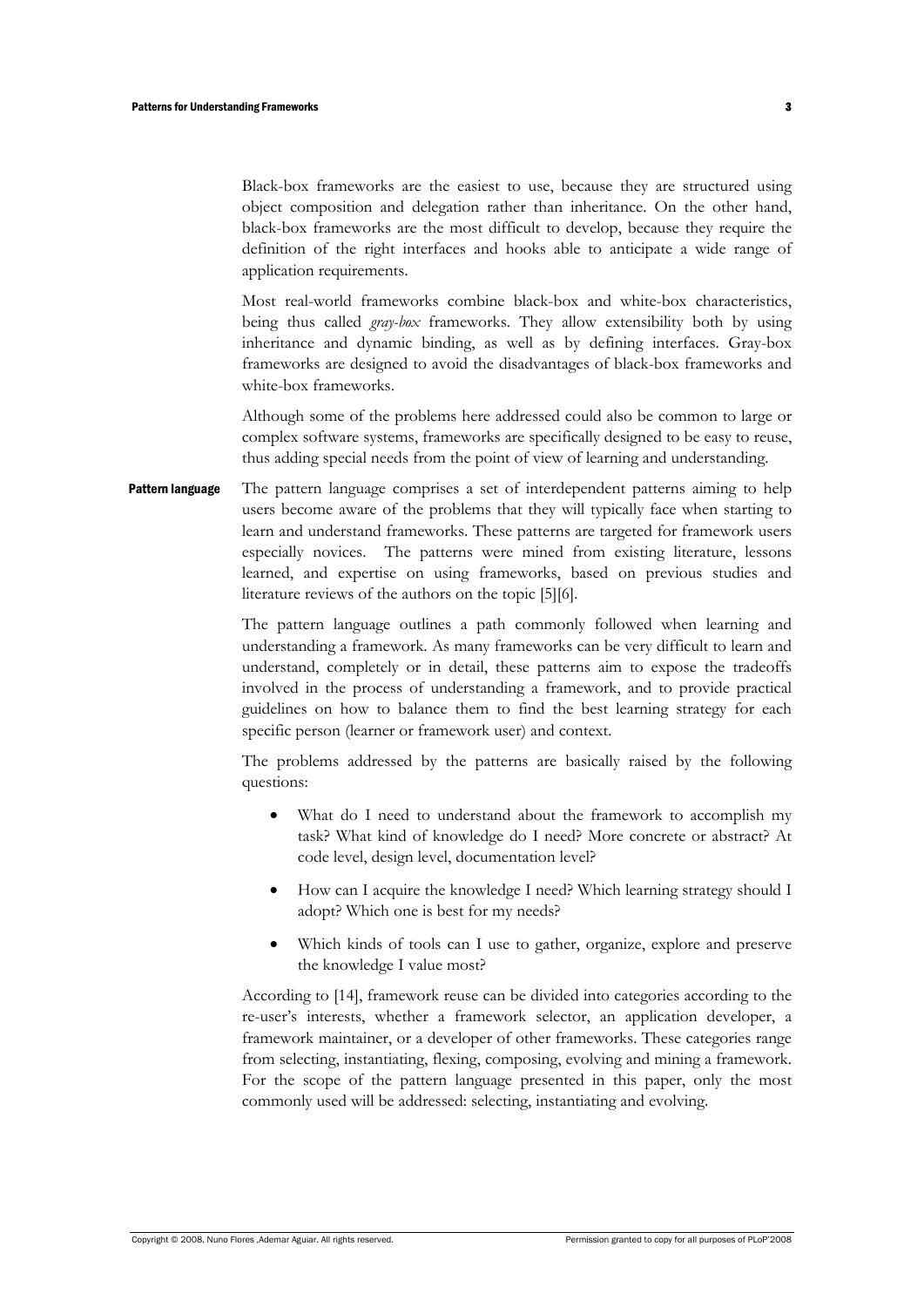To describe the patterns, we have adopted Christopher Alexander's pattern form: *Name-Context-Problem-Solution-Consequences* [7]. We've also added a *Rationale* section and a *See also* section, where known uses and further reading directions can be found. Before going to the details of each pattern, we will briefly overview the pattern language with each pattern's intent and a map (Figure 2) showing their relationships. Patterns overview



Figure 2 – Framework understanding patterns and their relationships.

Selecting a framework. This pattern allows deciding whether or not to select a framework, after evaluating its appropriateness for an intended application domain.

Instantiating a framework. This pattern shows how to learn about instantiating a framework in order to implement an application.

Evolving a framework. This pattern shows what steps should be taken to learn how to evolve a framework.

**Drive your learning.** This pattern shows how to plan your learning process throughout the task of understanding a framework.

Knowledge-keeping. This pattern shows how to preserve the acquired knowledge about a framework.

Understand the application domain. This pattern enables the learner to know what is the application domain covered by the framework.

Understand the architecture. This pattern shows the learner how to find architectural knowledge about the framework.

Understand the design internals. This pattern tells the learner how to look for knowledge about the design internals of the framework.

Understand the source code. This pattern helps to understand how to identify where in the source code are the important parts that enable the developer to implement the application.

When referring to a related pattern within this pattern language, its name will appear in SMALLCAPS. Otherwise, if it's an "outside" pattern, it will appear in *SMALLCAPS ITALICISED* together with the respective reference.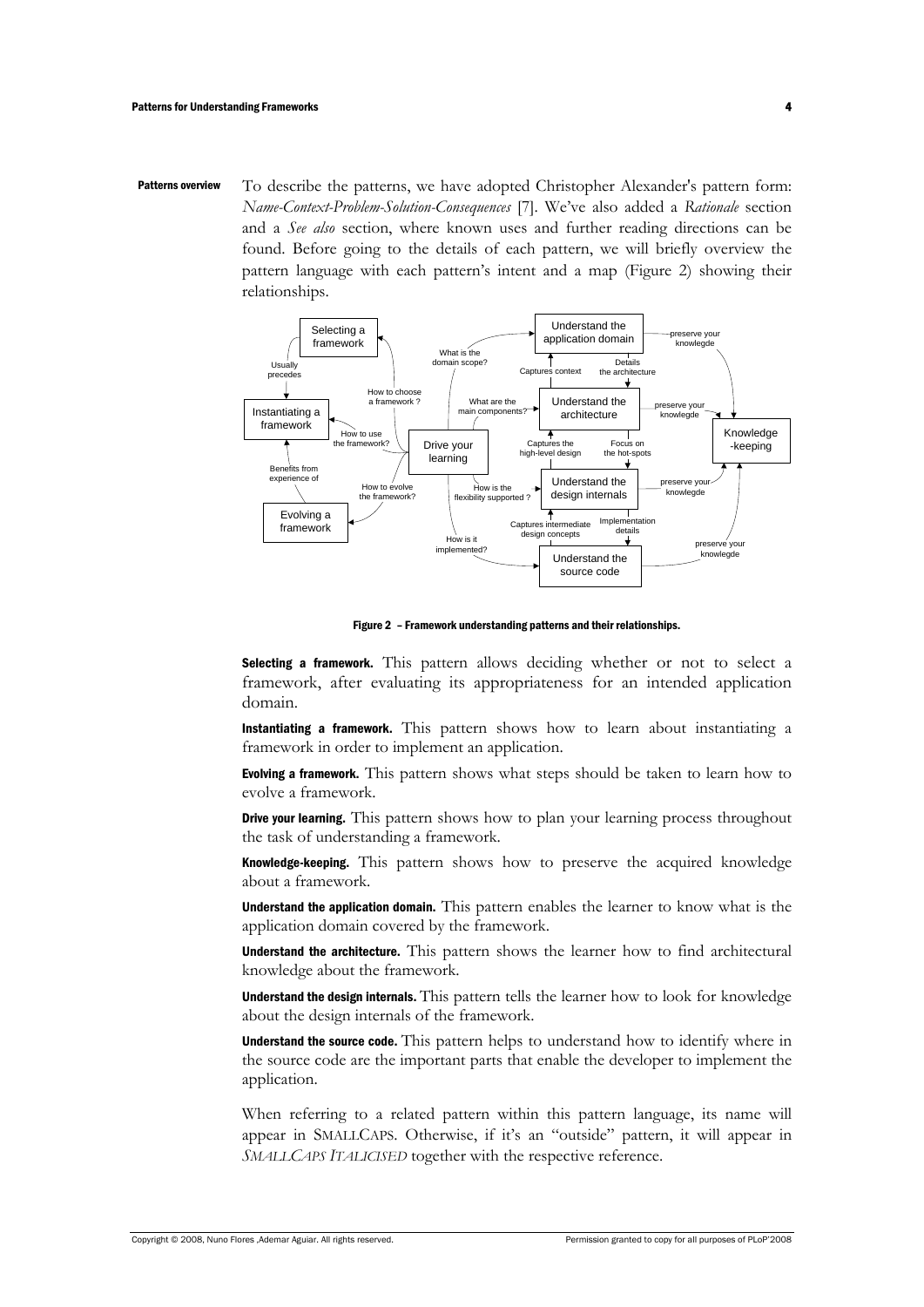# Pattern Selecting a framework

You are someone (manager, project leader, developer) who is responsible for finding a solution for an application development project in a certain domain. You are about to select a framework that can help you to solve your problem.

Framework selection consists of deciding whether to reuse or not a framework, after evaluating its appropriateness for an intended application in a specific domain. Problem

*What do you need to learn about a framework in order to select it effectively?* 

**Effort.** You don't want to spend too much time learning what you need to know to effectively decide if a framework is selectable. Forces

Certainty/Sureness. You need to be sure that the framework you're about to select covers, not only your application domain, but also all of your specific needs.

Documentation. The existing documentation may not give the necessary insight into the applicability of the framework.

Complexity. The more complex a framework is, the harder it is to understand.

Start by quickly understanding the framework under consideration. Look for a short description of the framework's purpose, the domain covered, and an explanation of its most important features, preferably illustrated with examples. Solution

> In order to ascertain if a specific framework covers your domain requirements, you need to UNDERSTAND THE APPLICATION DOMAIN in a clear way, i.e., the domain covered by the framework, and the range of solutions for which the framework was designed and is applicable.

> However, knowing the purpose of the framework is not always enough to ensure that all the problems may be met by this framework. It can be important to go deeper to UNDERSTAND THE ARCHITECTURE, UNDERSTAND THE DESIGN INTERNALS, or UNDERSTAND THE SOURCE CODE, until being sure of the framework's appropriateness for the problem at hand.

> To be more effective, you may consider to DRIVE YOUR LEARNING according to your experience and specific requirements.

Cost-effectiveness. You quickly gain insight into the scope of the framework and its coverage of your specific needs. Going into detail gives you more accurate hints on how the framework is built and addresses your problems. **Consequences** 

> Narrow knowledge. Yes, it solves your specific problems, but that doesn't give you a whole grasp over what other specific problems it might address. Further investigation might be needed when new contextual-related problems arise.

When using frameworks, one of the key decisions that need to be made is whether or not the framework fits the application. Since frameworks can be complex, Rationale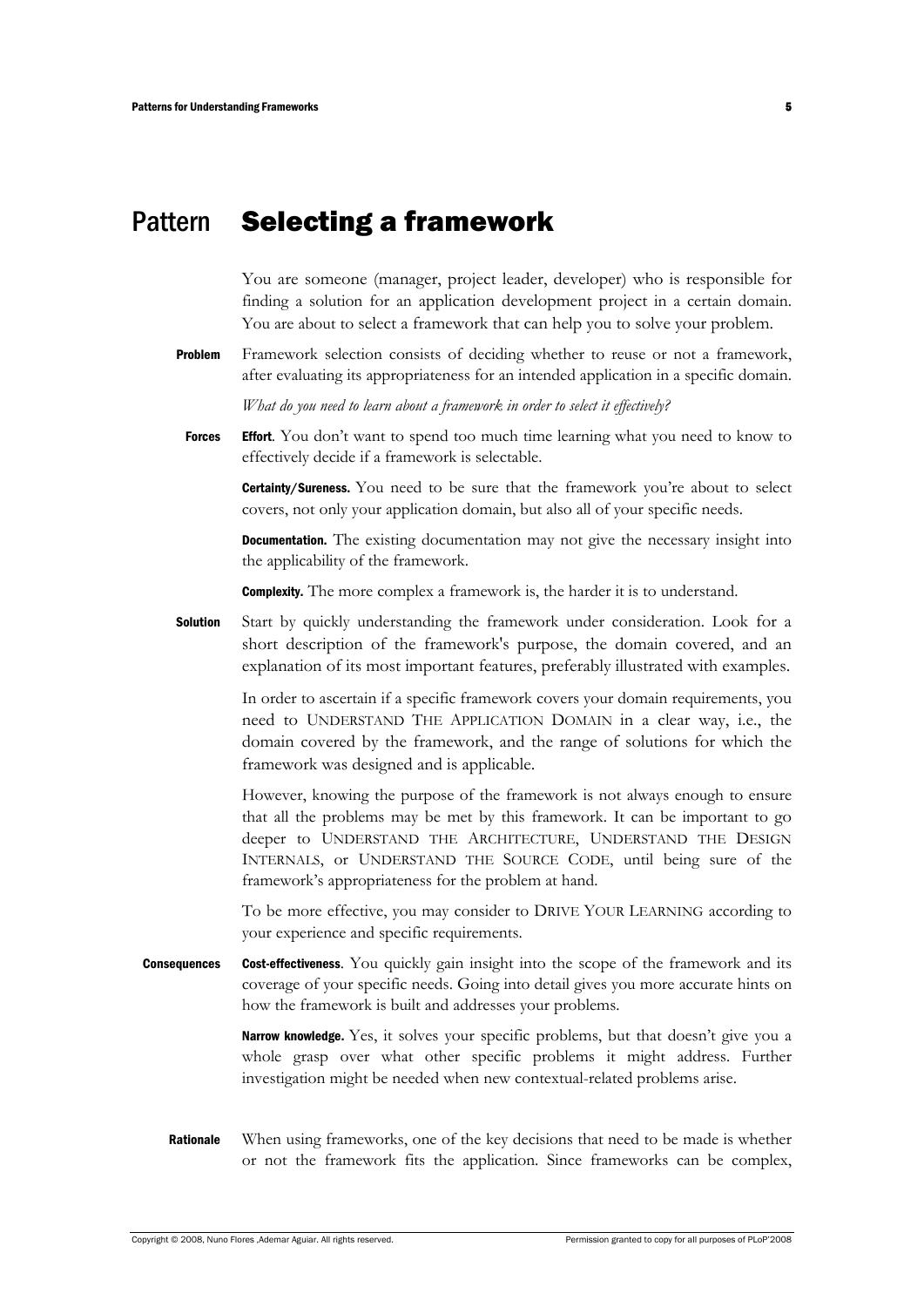gaining a deep understanding of the framework to make that decision often requires the time consuming process of actually using the framework. Capturing information about the applicable domain of the framework is a way to ease this decision [38]. Limitations and design trade-offs about the framework can help to show what the framework can and cannot be used for. There will always be degree of uncertainty but that can be mitigated by existing documentation or the potential user will often perform experiments to increase their understanding of the framework and to evaluate its appropriateness to the new application.

In [18], Andrew Turner and Chao Wang had to evaluate a set of existing AJAX frameworks and select the most suited for their requirements. Their process relied on ascertaining that all the frameworks could cover their specific domain and highlevel requirements. They had to dig deeper into the framework internals and even develop some prototypes to test if the framework could address and solve their specific issues. See also

> In [19], Sheick *et al.* proposed and applied a criterion for ascertaining the suitability of a framework to a specific project. It relied on a set of areas to inspect, starting with the intended domain and evolving into detailed issues like the presence of design patterns and lower-level concerns such as error handling and degree of coupling. They then applied their criteria to characterize an existing framework for a transaction processing system implementation called jPOS ISO 8583, to see if it was suitable for selection.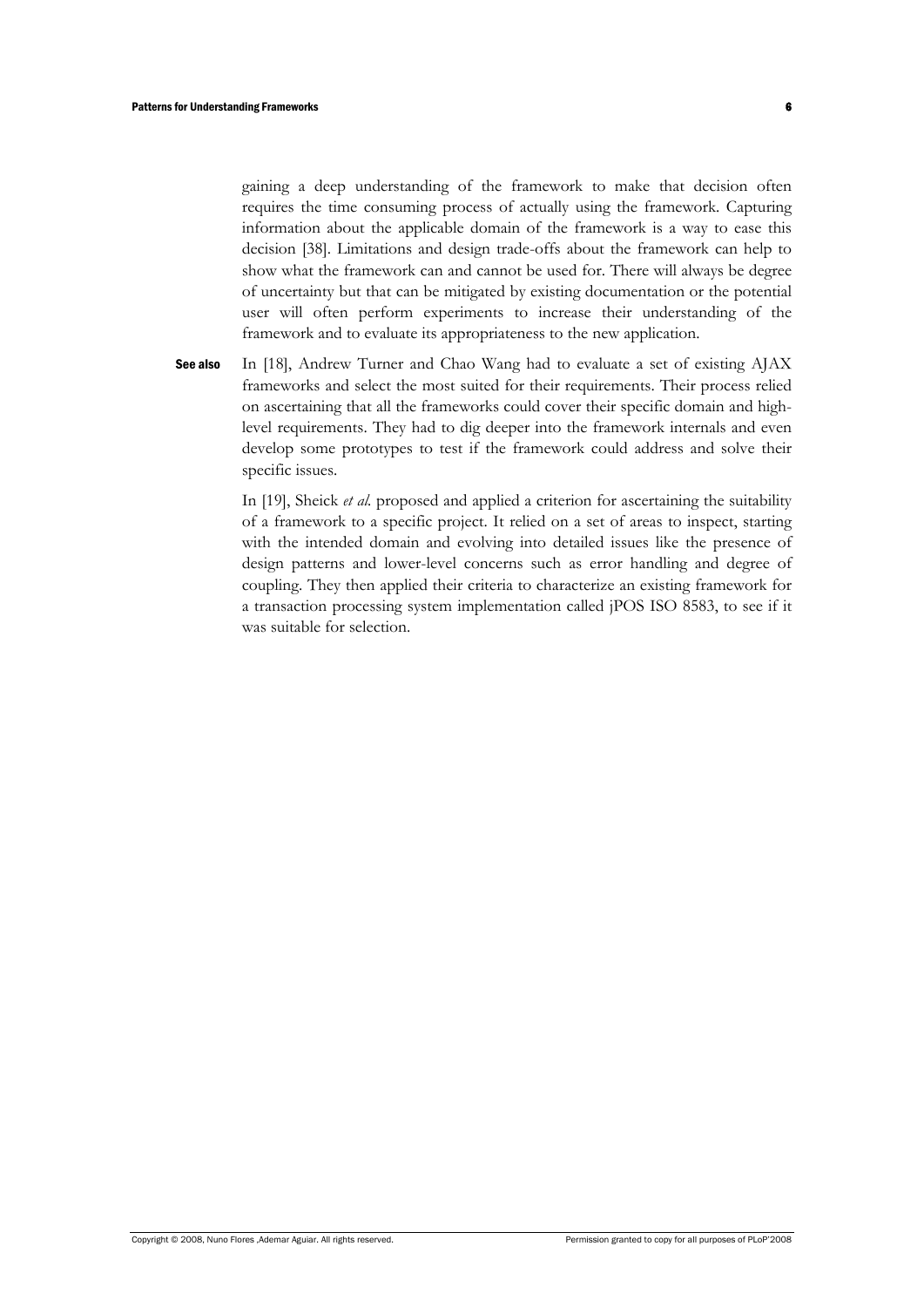## Pattern Instantiating a framework

You have been given, or previously selected, a framework to use as a solution for a specific problem. You are now about to instantiate the framework in order to implement the intended functionalities and build your application.

Framework instantiation usually consists on deducing, designing and implementing application-specific extensions to the framework. Despite knowing which extensions the framework requires, it is hard to understand where to "plug" those extensions in the framework. Problem

*What do you need to learn about a framework in order to instantiate it quickly?* 

Documentation. Tutorial documentation can help you to walkthrough the initial contact with the framework and to acquire knowledge about the framework's entry points. Forces

**Effort.** You don't want to spend too much time learning what you need to know to instantiate the framework.

Learner's experience. If you are already familiarized with the framework, you try to find similar areas of flexibility. A novice learner will look for demonstrating examples that might give her a hint of where to start poking the code for *hot-spots*.

Complexity. Complexity may not mean "difficult to use", but surely means "difficult to learn". Issues like indirection, abstraction and obscurity give the framework its power but also hinder its ability to be learnt and understood.

Find the areas of customization of the framework by looking at the existing documentation and resort to instantiation examples to clarify on how to use those areas. Solution

> Look at the documentation to find the *CUSTOMIZATION POINTS* [4] of predefined refinement where framework instantiation is supported. In addition, look also into some *GRADED EXAMPLES* [3] that explain how to use the framework to implement more common functionalities. The customization of a framework is usually possible through sub-classing of framework abstract classes and/or composition of concrete classes. Understanding how these classes relate and interoperate is crucial to be able to use them properly.

> If you're dealing with a white-box framework, it is important to further UNDERSTAND THE ARCHITECTURE and to UNDERSTAND THE DESIGN INTERNALS. Only then you can start to UNDERSTAND THE SOURCE CODE and effectively start reusing the framework.

> To be more effective, you may consider to DRIVE YOUR LEARNING according to your experience and specific requirements.

Framework know-how. You gain knowledge on how to instantiate the framework, progressively increasing your expertise and being able to incrementally build your application. **Consequences**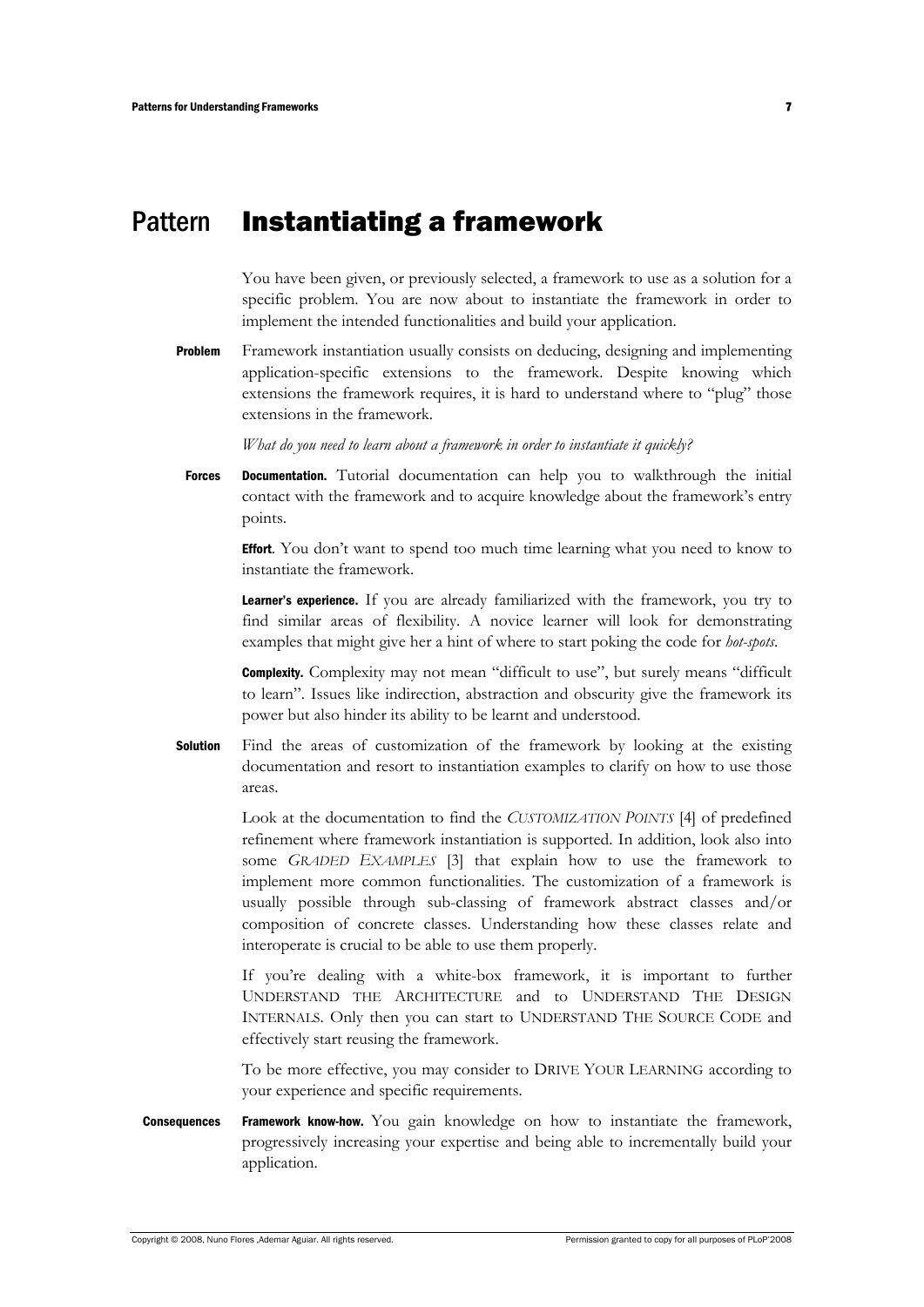Blind trust. Using a framework means trusting in code you have never seen. So if the framework is poorly built or has features that it publicizes but are not implemented or don't work well, your solution may suffer with it. It's not rare to see frameworks whose internal code is not available for debugging or modification.

- Framework instantiation into domain-specific application takes place at points of predefined refinement called *hot-spots* [20]*.* Thus knowing where and how to use these points leads to an effective framework instantiation. Moreover, [17]the best way to start learning a framework is by example [21]. Most frameworks come with a set of examples that you can study, and those that don't are nearly impossible to learn. Examples are concrete, thus easier to understand than the framework as a whole. Frameworks are easier to learn if they have good documentation. Rationale
- In [10], Froelich *et al.* resort to a Hooks-model to describe the framework customization points and use it to instantiate the SEAF (Size Engineering Application Framework). Their approach is similar to this as is relies on documentation describing the customization points (*hooks*) and uses it to know where to instantiate the framework. See also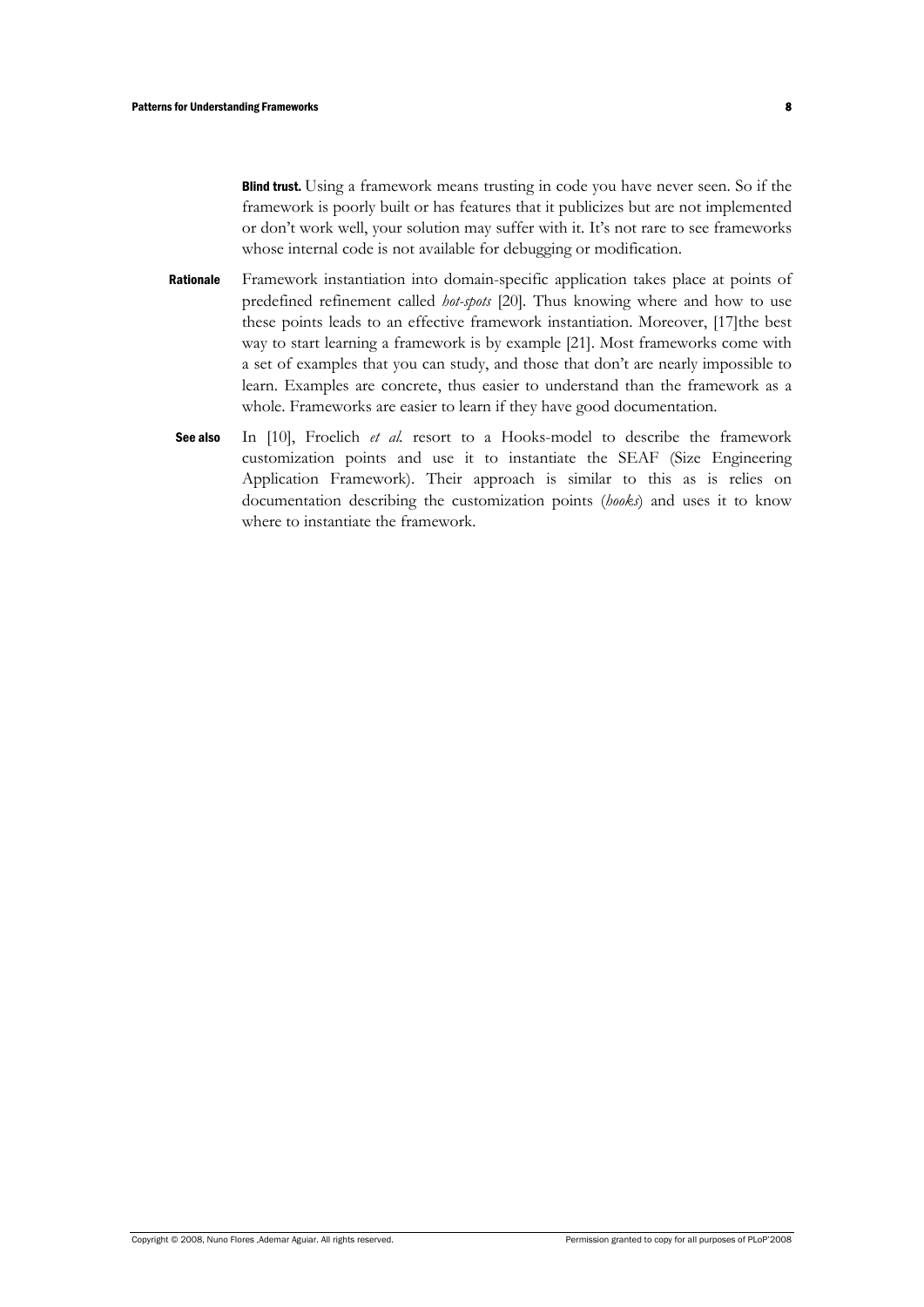# Pattern **Evolving a framework**

You are a software engineer who is responsible for the maintenance and evolution of a framework. Your task may be to evolve the framework to support new requirements, refactoring its design, or the correction of errors, while preserving its backward compatibility.

To evolve a framework means understanding where the evolution will take place within the framework and to which extent do you need to go. You need to know what elements to evolve and its impact on the framework as a whole. Problem

*What do you need to learn to evolve a framework?* 

Documentation. The documentation is almost always descriptive, which is not good for framework evolvers, because original framework designers can't predict how the framework might be extended in the future through additional flexibility on existing hot spots, or in additional hot spots. A more prescriptive documentation would be better. Forces

Maintenance expertise. It is expected that the framework maintainers are both domain experts and software experts.

Evolution task. Your task may be adding new functionalities or improving existing ones, correcting errors or refactoring the design. Different information needs arise according to the task at hand.

Tools. There might be the need to recover lost design information that is important to the evolution task. Existing reverse engineering tools may prove useful.

Look at the architecture of the framework and understand how it is built and how it meets its purpose. Gain further insight of its components by looking at the design internals and areas of flexibility and treat each variability issue separately. Solution

> Have a good UNDERSTANDing of THE ARCHITECTURE and its rationale, in order to avoid the architectural drift problem [22], commonly consequential of poor framework evolution. UNDERSTANDing THE DESIGN INTERNALS and UNDERSTANDing THE APPLICATION DOMAIN helps at keeping the evolution process in perspective. Look at the *CUSTOMIZATION POINTS* [4] that support the flexibility offered by the framework and plan you evolution tasks.

> To be more effective, you may consider to DRIVE YOUR LEARNING according to your experience and specific requirements.

Evolution expertise. You gain enough insight to adequately address your evolution tasks. Be alert to issues regarding delta analysis, architectural drifts, version proliferation and over-featuring [22]. **Consequences** 

> Ignorant surgery. Evolving parts of the framework means understanding its interaction with its other parts. Sometimes, focusing too much on the problem at hand may cause what is called "ignorant surgery" [12]. Inadequate investigation prior to performing a change task limits the understanding of the existing design of a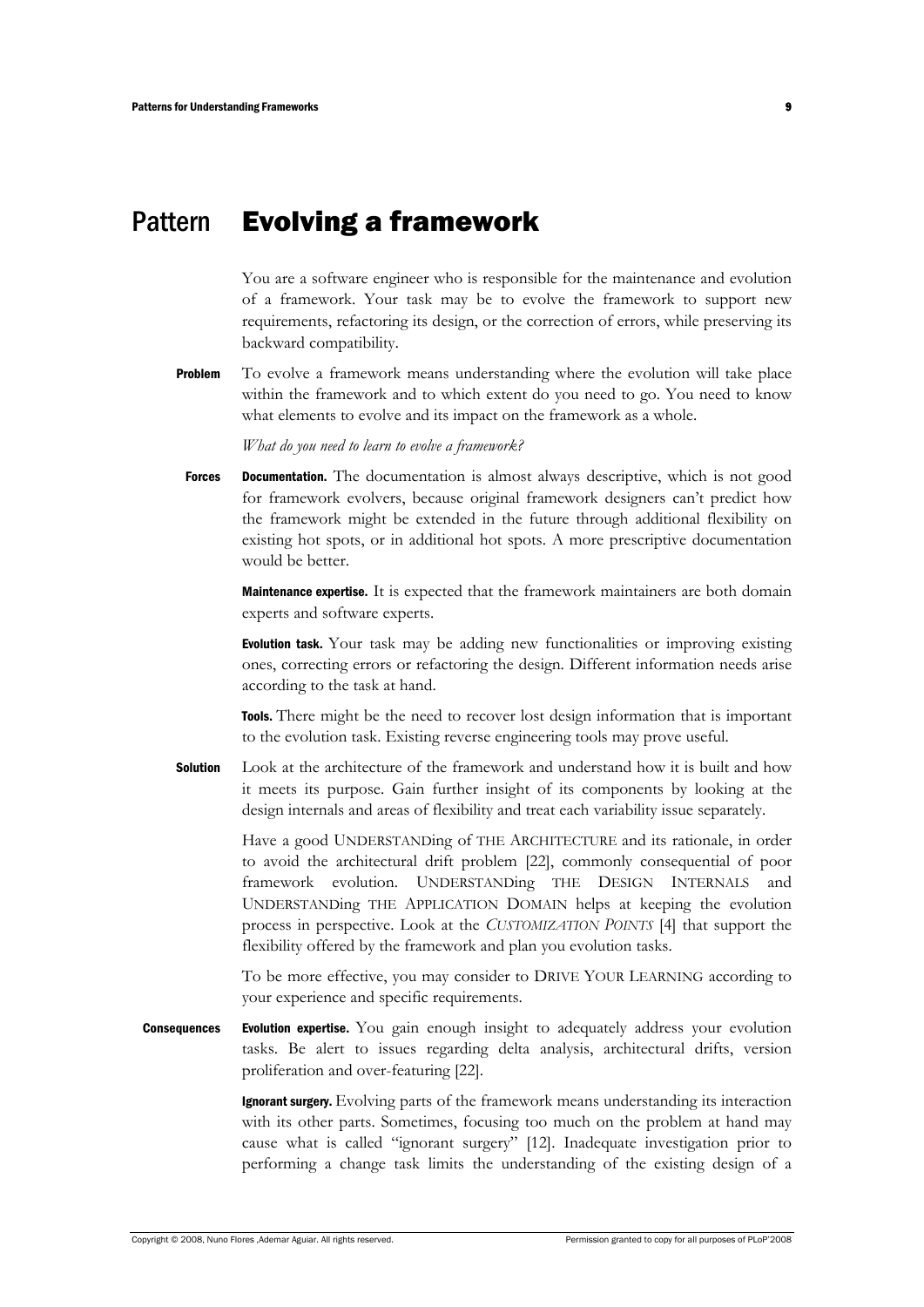system. The evolver performs a change in a single location in the code that is better understood, but which may lead to unforeseen effects throughout the framework as its dependencies aren't properly identified and taken into account.

- The need to evolve a framework usually arises during any of the following situations: (1) new domain concepts need to be incorporated into the framework, (2) reducing the complexity of the framework through re-design and (3) initial design issues that were neglected need to be addressed [22]. The evolution process usually involves the execution of two tasks: restructure (*refactoring*) and extension. In order to restructure it properly, the developer must be aware of all the repercussions and dependencies of the components or customization areas she intends to extend or alter. Another concern is application compatibility. The framework must remain compatible with earlier developed applications, whereas a faulty evolution process may change the way the framework is supposed to be used, closing otherwise opened customization points. By understanding how the framework is supposed to be used will enable the developer to maintain its interface coherent, without too much effort. Rationale
- In [1], Roberts and Johnson present a pattern language for evolving frameworks where they show that there is need for the understanding of different levels of detail concerning the framework components. See also

In [39], Cortés *et al*. present a tool to support framework evolution tasks, namely refactoring and extension. They propose to automate certain kinds of refactoring tasks and applying extension rules based on Pree's meta-patterns, which implement variation points as a combination of template and hook methods.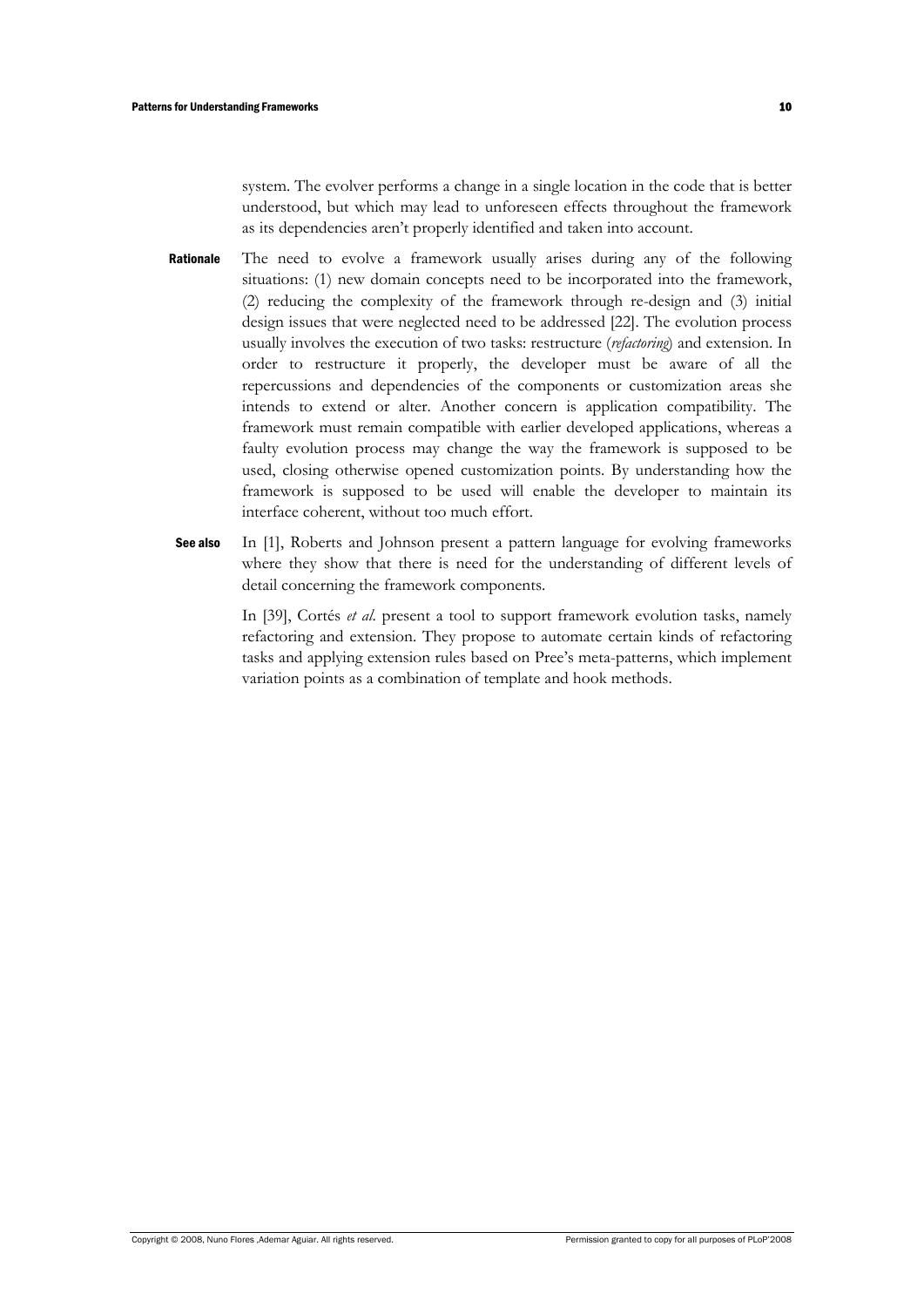## Pattern **Drive your learning**

You are about to learn a framework to reuse it. You have your understanding goals, but no process of learning to guide you through.

Upon defining your learning goal, you need to start learning. Knowing what to learn is as important as reaching those goals through an effective learning process. Adopting a learning strategy is, therefore, essential*.* But what strategy is more suitable? Problem

*How do you define the most effective process for your learning needs*?

Top-down vs. bottom-up. A top-down approach will start at a higher-level progressing downwards, giving a good overview with little effort but poor details. A bottom-up approach starts at a low-level progressing upwards, giving good detail with little effort, but hindering awareness of the global impact of changes.

Learner's experience. You experience with the framework can affect you learning strategy, when choosing where to start and how to proceed.

Learning style. You may be a more "global", "reflective" learner or you may possess a more "sequential", "active" learning behaviour [13].

Documentation. Depending on the existing documentation artefacts, the learner will have to adapt his learning strategy to quicker and better fill in her knowledge gaps.

Select an entry point to start your understanding. Progress to the understanding level you feel more comfortable with, changing directions whenever needed. Solution

> A more experienced learner tends to adopt a more top-down approach, whereas a novice learner will go for a more bottom-up approach [25][26][27]. Remember you can start at any abstraction level. A "global", "reflective" [24] learner will start at a higher level of abstraction and will "top-down" gradually into the framework, because she needs the big picture first. A "sequential", more "active" learner will start at a lower-level, try things out and "bottom-up" into the framework, gathering bits and pieces to form her mental model. Then, change directions, that is, swap strategies, as needed. This is beneficial to reduce cognitive overload and focus on the goal.

> Look at the *DOCUMENTATION ROADMAP* [2] and choose the documentation artefacts that may better assist you on your understanding tasks, namely *FRAMEWORK OVERVIEW, GRADED EXAMPLES, CUSTOMIZATION POINTS, DESIGN INTERNALS* and *COOKBOOK & RECIPES* [2][3][4].

Methodical approach. A methodical investigation proves more effective than a chaotic one. By defining a course of action the chances of reaching an answer faster, increase. **Consequences** 

> Personalized cognitive process. Navigate freely along the abstraction levels until you feel satisfied with the things you've learned. Your mental model will progressively increase throughout task execution.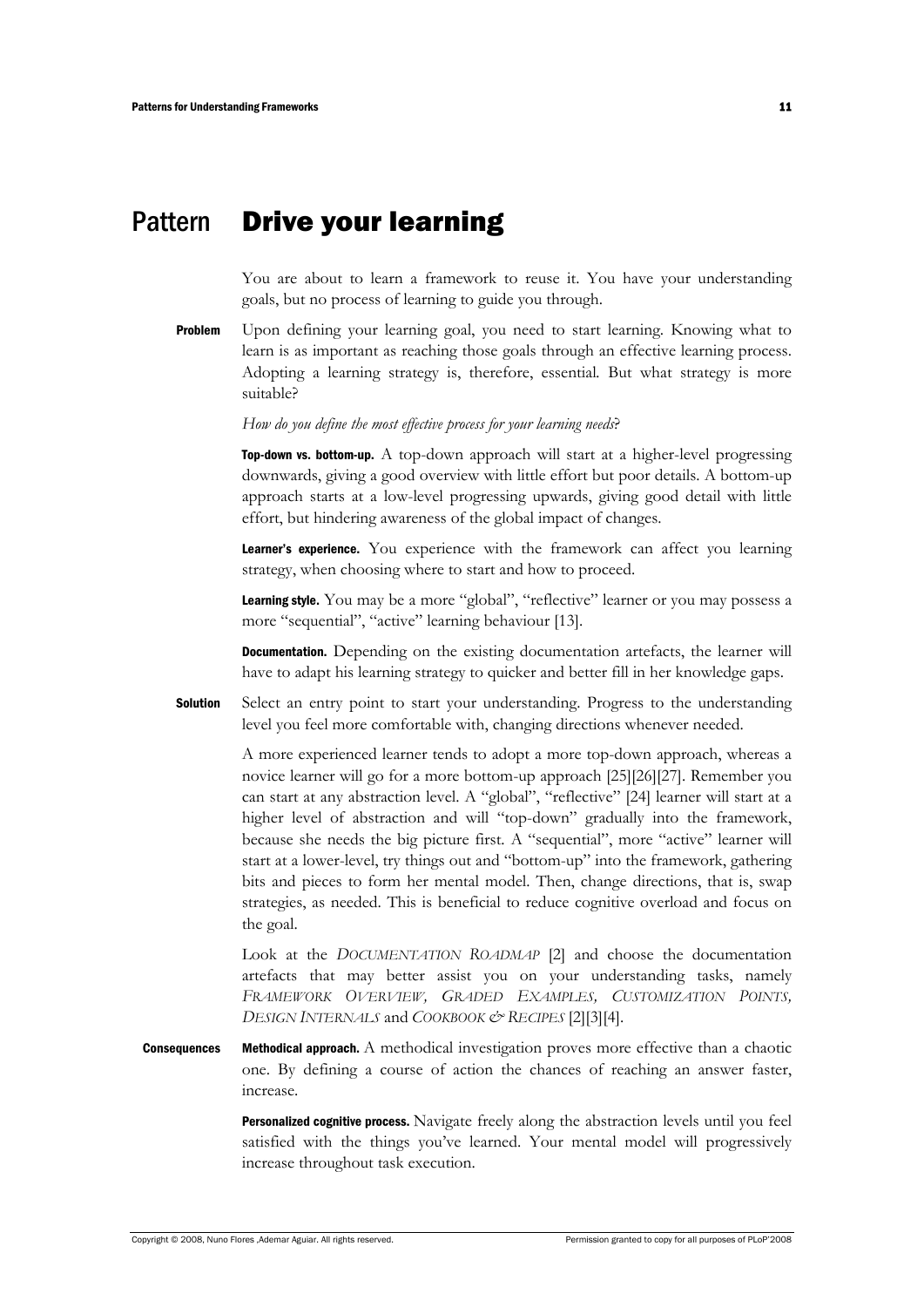- On the field of Program Comprehension, many researchers have studied how programmers understand programs through observation and experimentation [28][29]*.* This research has resulted in the development of several cognitive theories to describe the comprehension process. These range from bottom-up [30][31], topdown [32][33], knowledge-based [34] and systematic [35] converging into an integrated model that frequently switches between all of these [36]. This integrated model would serve a wider range of learners as it would give the learner the option of choosing the most effective learning strategy. All of these cognitive models use existing knowledge together with the code and documentation to create a mental representation of the program. Rationale
- In [40], Schull *et al.* performs a study of about reading techniques while learning about a framework and divides them into two categories: hierarchy-based and example-based. While the former is mostly used by experienced learners, the latter gains the preference of the most novice learners. Nevertheless, one important conclusion of the study is that the learning process should not be strict and allow the learner to freely choose the way she feels more comfortable with, thus potentially achieving the better results faster. See also

In [37], an exploratory study was performed on how developers investigate sourcecode in order to perform a change task. One of the major results of that study was that a methodical investigation of the code of a system was more effective than an opportunistic approach. Nevertheless, this theory does not imply that a purely systematic approach to program investigation is the most effective. Successful subjects also exhibited some opportunistic behaviour.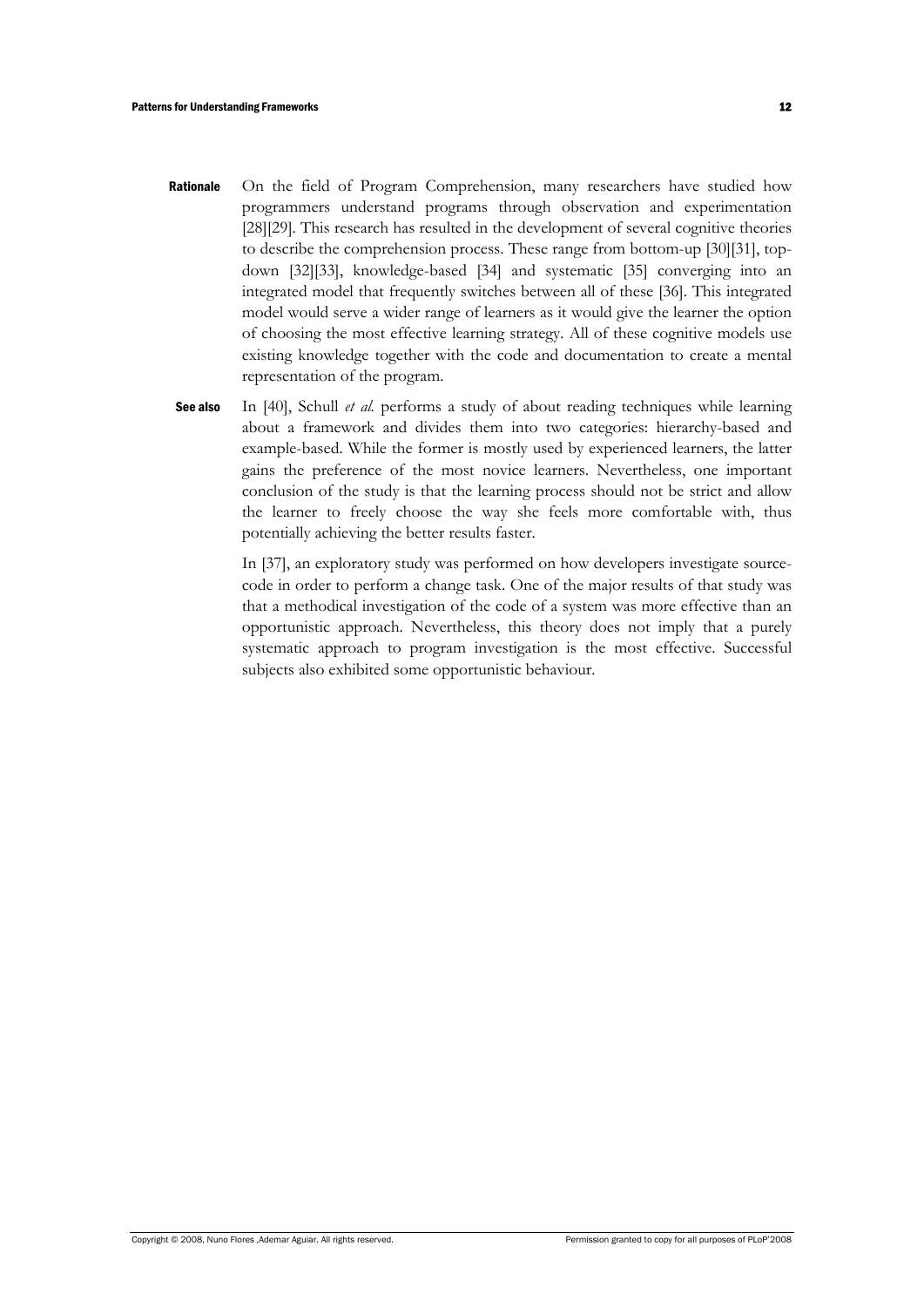## Pattern **Knowledge-keeping**

You want to keep what you have learned while understanding the framework. You want to be able to use that knowledge in the future so that you don't have to do it all again. Also you want it to be fit for other framework users.

Learning how to use a framework means finding, browsing, using and generating understanding knowledge. Reusing the knowledge in future learning tasks is as useful as reusing design and code. Developers go to great lengths to create and maintain rich mental models of code that are rarely permanently recorded. Preserving this knowledge for later use is, therefore, of utter importance. Problem

*How to adequately preserve the acquired learning knowledge?* 

Existing Documentation. Adopting existing documentation artefacts as templates to harbour new knowledge depends on its availability, easiness of use and quality of its contents. Forces

Intrinsic knowledge. Much relevant information is kept in the minds of experts that have used the framework. This knowledge decays with time and never becomes useful to others but the expert himself. Sharing this knowledge is important, but might be expensive to experts as it causes interruption and can be time-consuming.

Tools. Documentation generation tools, using recovery and extraction techniques, might be used to generate several specific kinds of views and formats over the information about the framework.

Motivation. Producing documentation can be tiresome and boring. The long-term cost-benefit is often overlooked, thus affecting the motivation to spent time and resources producing documentation.

Use documentation methodologies and tools to produce documentation artefacts and store them in an open, shared, collaborative environment where the information can be accessed and evolved through time. Solution

> Choose the documentation artefacts that most adequately can register the knowledge you've acquired, namely *FRAMEWORK OVERVIEW, GRADED EXAMPLES, CUSTOMIZATION POINTS, DESIGN INTERNALS* and *COOKBOOK & RECIPES* [2][3][4].

Shared knowledge base. The learning knowledge is shared through the community of learners, from experts to novices, being all able to use and improve it according to their needs. **Consequences** 

> **Collaborative effort.** By opening the knowledge to the community, its quality improves from the constant revising by a heterogeneous group of learners, grasping all the benefits this can bring.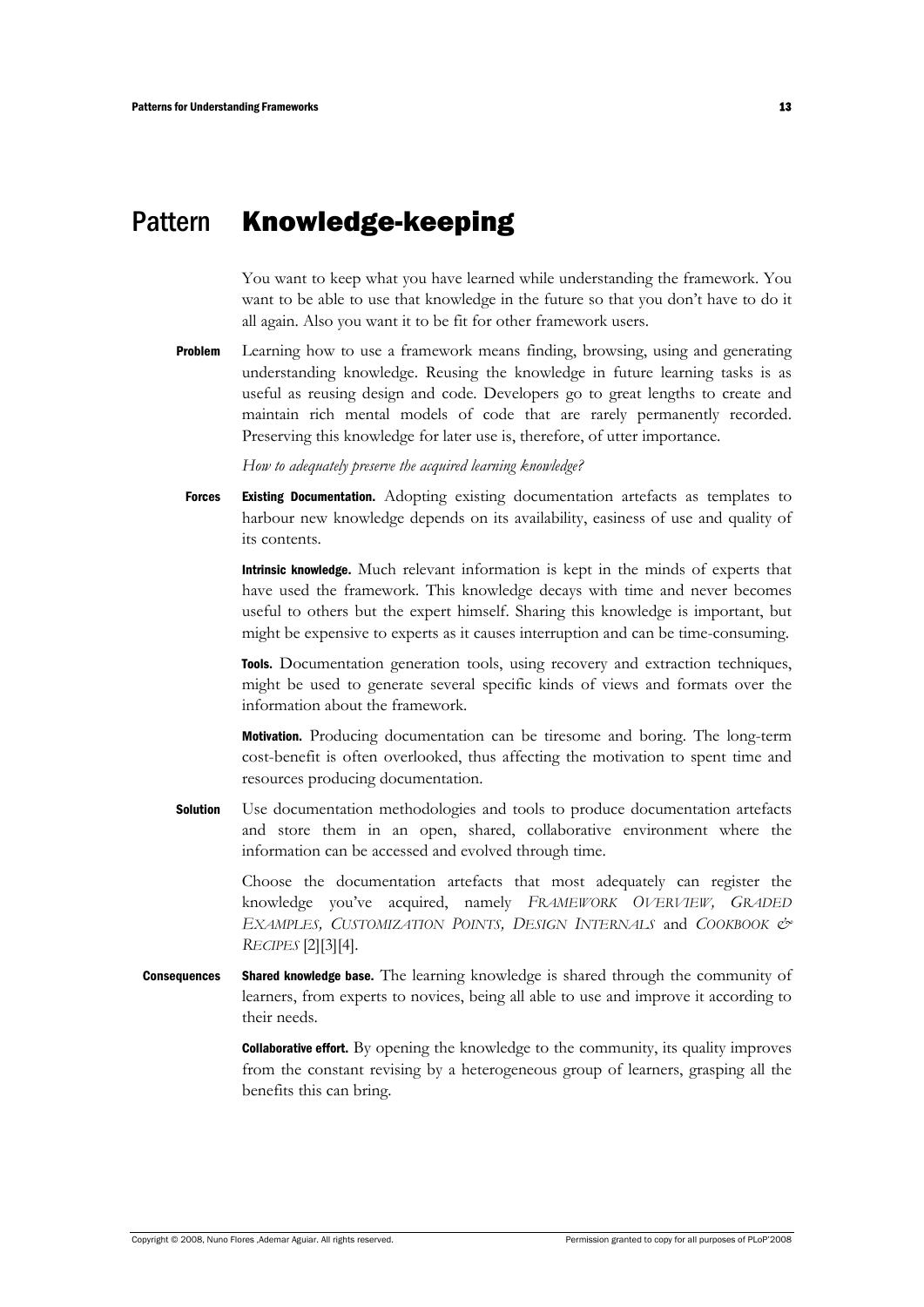Good quality documentation is crucial for the effective reuse of object-oriented frameworks. Without a clear, complete and precise documentation describing how to use the framework, how it is designed, and how it works, the framework will be particularly hard to understand and nearly impossible to use by software engineers not initially involved in its design. Rationale

> Documenting a framework is not trivial. Producing framework documentation needs to address several issues ranging from contents consistency to contents organization. Using framework documentation also poses a problem where issues like understandability, searchability, and effectiveness need to be adequately addressed [5].

> Adopting known documentation artefacts [2][3][4] specific to our learning task to store our understanding knowledge helps to lessen the burden of recording our findings. If that knowledge is then shared with a community of other fellow users, that burden can be even less because the responsibility of keeping the information up-to-date is also shared by the other contributors.

> The "community" factor also contributes to the refining and quality increase of the documentation as factors like diversity, independence, decentralization and aggregation [46] will mitigate quality issues like accommodating different audiences, having different views over the information or even the lack of standards.

In [5], a minimalist approach to framework documentation is proposed. It presents an extensible documentation infrastructure based on the WikiWikiWeb concept and XML technology. It provides several document templates and a simple cooperative web-based environment to produce and use minimalist framework documentation. The proposed approach covers the overall documentation process, from the creation and integration of contents till the publishing and presentation. It encompasses a documentation model, a process and a set of supporting tools. See also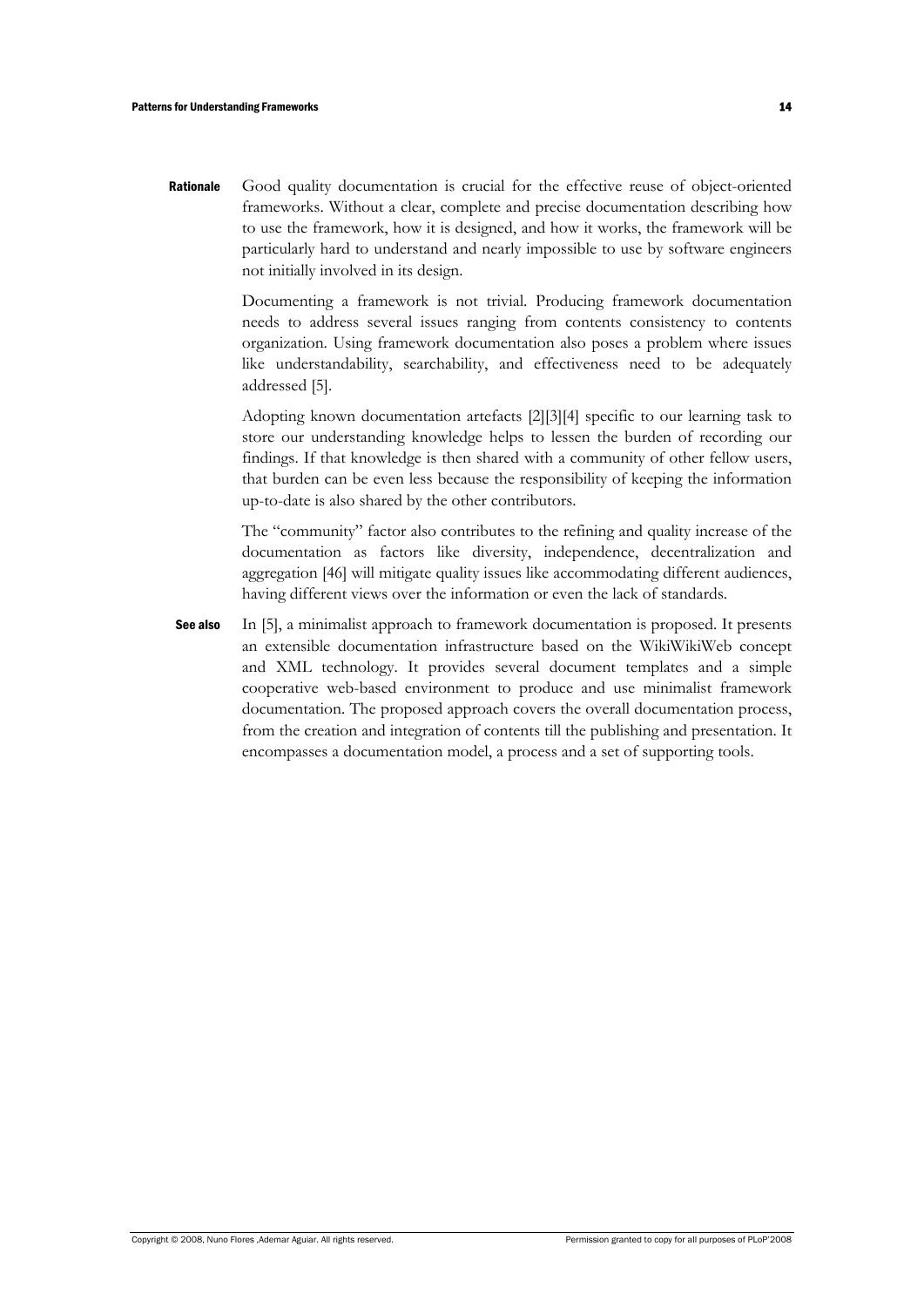## Pattern Understand the application domain

You have a framework you want to use, but you don't know its general purpose or if it covers your application domain.

You need to be sure that the framework answers your functional and domain requirements. Not only the general purpose of the framework must be clear but also its reach and the assurance that it covers, if not all, the required problem domain areas and constraints of the application to develop. Problem

*How do you learn what is the purpose of the framework and the domain scope it covers?*

Learner's domain knowledge. The easiness of finding where the domain concepts are present, and which areas relate to those domains, strongly depend on the learner's knowledge about the application domain. Metaphor and technical jargon may be useful to track down and identify hints on component names that might relate to domain concepts. Forces

Expert domain knowledge availability. If such an expert is available for consult, it should nurture and speed up domain knowledge acquisition and promote a domain-driven analysis of the framework.

Documentation. The documentation should give ideas on how the domain is mapped onto the framework. It could contain a brief description of the framework and its main purpose and concepts.

Identify the general purpose of the framework and its application domain by browsing the existing documentation and capture the main domain concepts, how they relate and how the framework addresses them. Solution

> *A FRAMEWORK OVERVIEW* [2] is a good way to do so and *GRADED EXAMPLES* [3] provide detail on how the main features can be implemented.

> Find the framework top components and their metaphor (names and designations) and UNDERSTAND THE ARCHITECTURE of how they are related to cover the domain concepts.

> Preserve all the information gathered, adopting a KNOWLEDGE-KEEPING strategy.

Broadness. Viewing the framework at this level enables the learner to know the general purpose of the framework and its overall domain applicability. **Consequences** 

> Shallowness. Without going into more detail it is sometimes difficult, if not impossible, to ascertain if a certain functionality or technology is covered by the framework. As such, one needs to dig deeper and try to UNDERSTAND THE DESIGN INTERNALS in order to understand how some pieces fit in together, because the system requirements need detailed specifications of certain functionalities.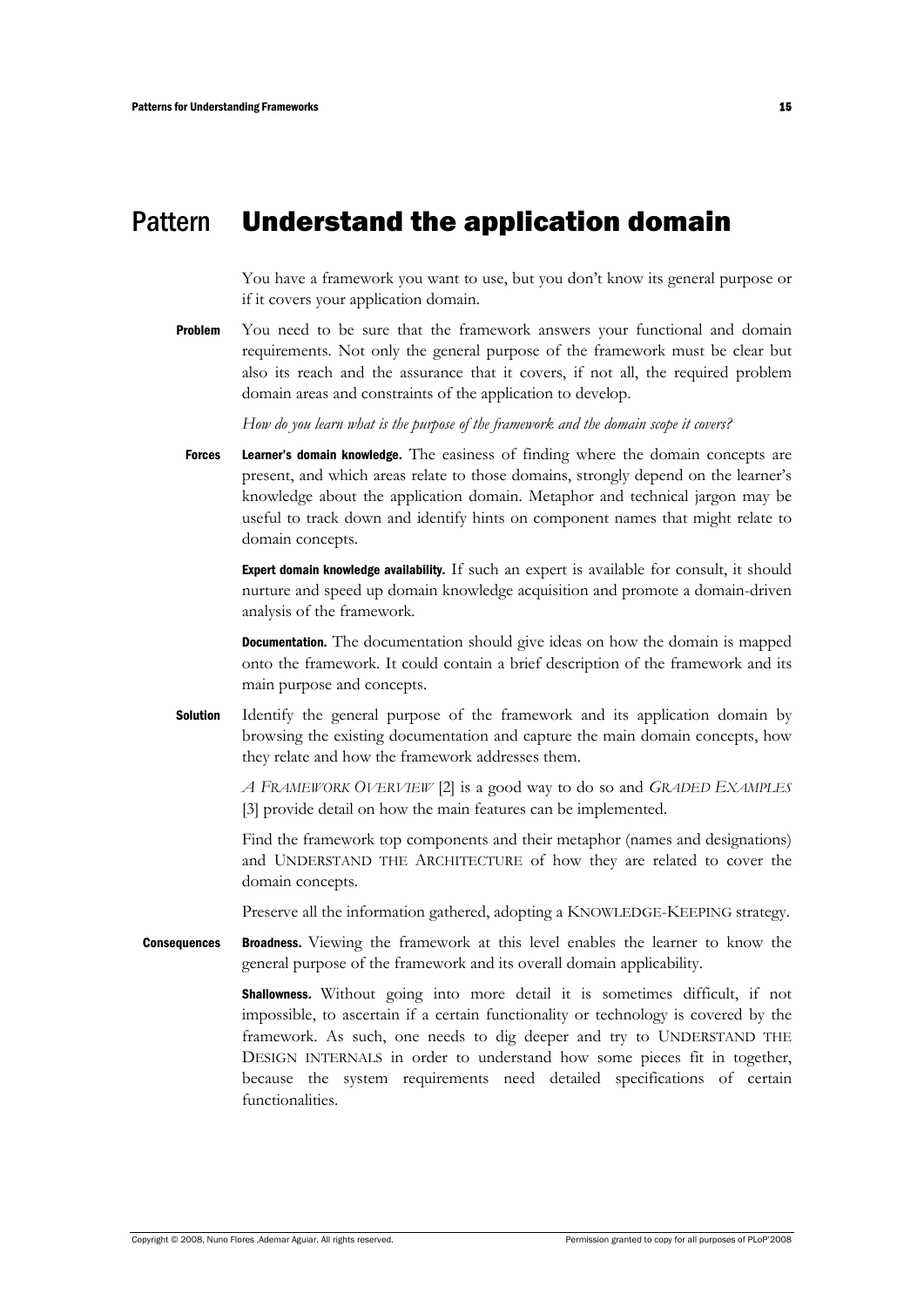- When you know nothing about a framework, usually you try to see what the framework is for. You look for the title, a paragraph, maybe the name of the components. These elements are usually on the documentation that accompanies the framework, whether is a specific document, website or other kind. When trying to find out its purpose, you look for keywords or something that will shed some light about the domain concepts of the framework. It is about graphics? It is about networks? It is general-purpose? What are the concepts it encompasses and how? Only after you've acquired this information you start looking for other details. Rationale
- In [19], the process of determining a framework's suitability to a problem domain starts with the domain analysis activity. This activity has several non-contiguous steps to reach a domain model, where existing documentation (when this documentation is not available for the framework itself, they resort to documentation belonging to exiting application developed using that framework) is reviewed and domain experts are consulted. Also existing standards for the domain are studied. The result of the activity is a domain analysis model containing the requirements of the domain, the domain concepts and the relationships between concepts. See also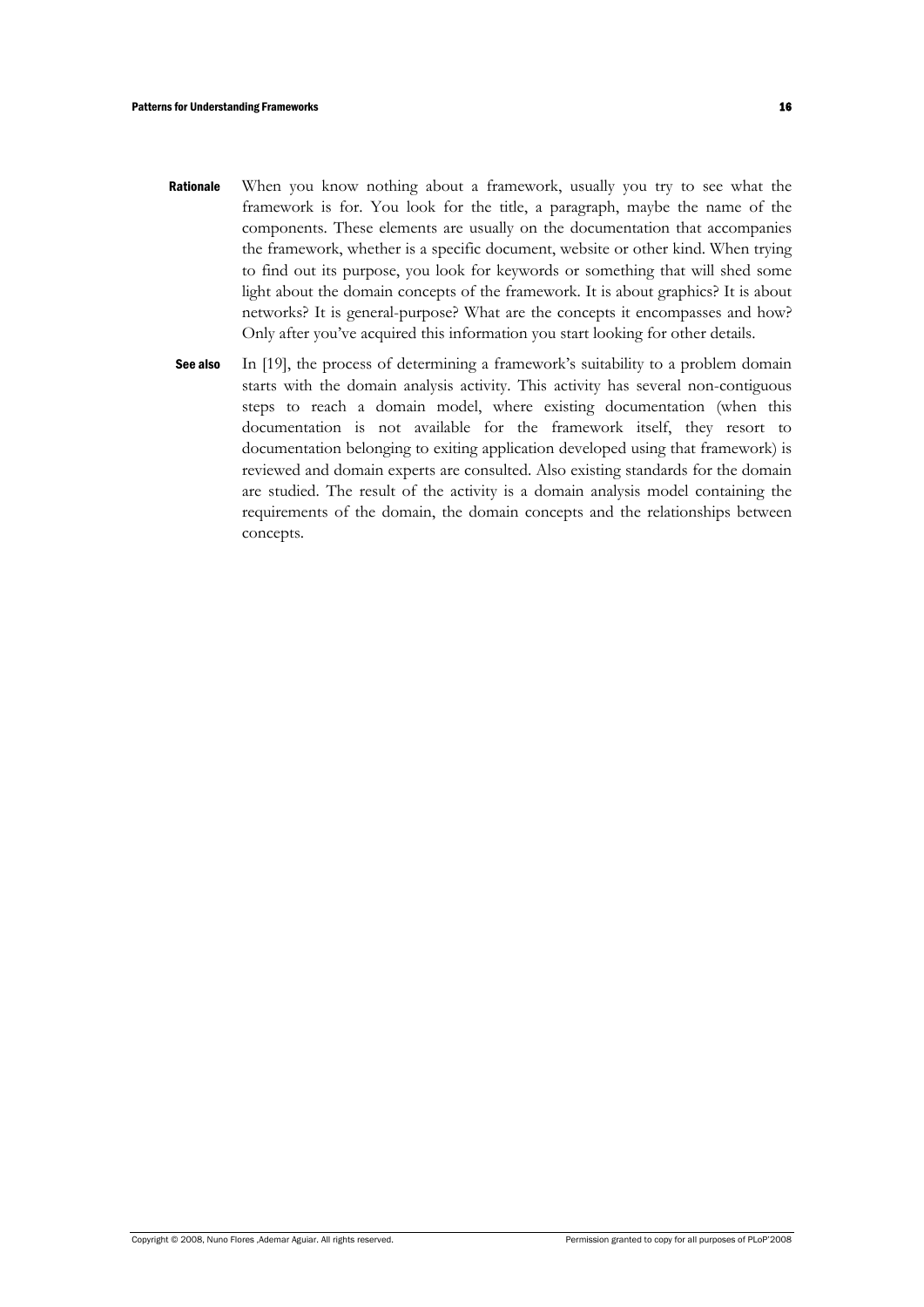## Pattern Understand the architecture

You are using a framework and you want to know if its architecture is compatible with your application needs. You want to understand how the framework elements are structured and how they relate.

Using or evolving a framework impacts the framework as a whole. The awareness of the full implications of any change to the framework requires a sound notion of the framework's architecture and how its elements, which map the domain concepts, relate with one another. You need to understand its architecture. Problem

*How do you learn about the framework's architecture, its components and internal relationships?* 

Framework maturity. A matured framework is likely to be better structured, being easier to identify its main architectural elements. Forces

Documentation. If there is existing documentation that explains the overall architecture, it can be a great understanding aid.

Tools. These can complement the lack of overview documentation, by reverseengineering the architectural information.

Look into the documentation or any existing reverse-engineered design information and search for instances of architectural patterns [11]. Usually present in a more mature framework, these can indicate its main architectural style. Solution

> Browse through the *DESIGN INTERNALS* [4] to identify the main architectural concepts and its relationships. If you need more detail, look for architectural primitives [8]. These can give an incremental view of the overall architecture by identifying interfacing ports between framework components and later, by aggregation, lead to defining a known architectural pattern or structure.

> Preserve all the information gathered, adopting a KNOWLEDGE-KEEPING strategy.

High-level awareness. There is an awareness of all the framework internal components and how they relate. You can piece together all the framework's parts to see if it fits your application needs. **Consequences** 

> Shallowness. Despite being comprehensive, there is no grasp of how the components that relate to each other, interoperate, or how they function internally. You need to further UNDERSTAND THE DESIGN INTERNALS, to be able to know more about their behaviour.

A framework is an architectural abstraction. An architectural abstraction identifies and names composition of elements with a certain structure and functionality. This facilitates communication about designs. A framework provides a set of abstractions that are useful when discussing and describing a domain [41]. When a white-box framework is used, it is necessary to understand the concepts and architectural style of the framework in order to develop applications that conform to the framework. Many errors can be avoided and the application can be constructed more efficiently if the framework user understands its strategies and Rationale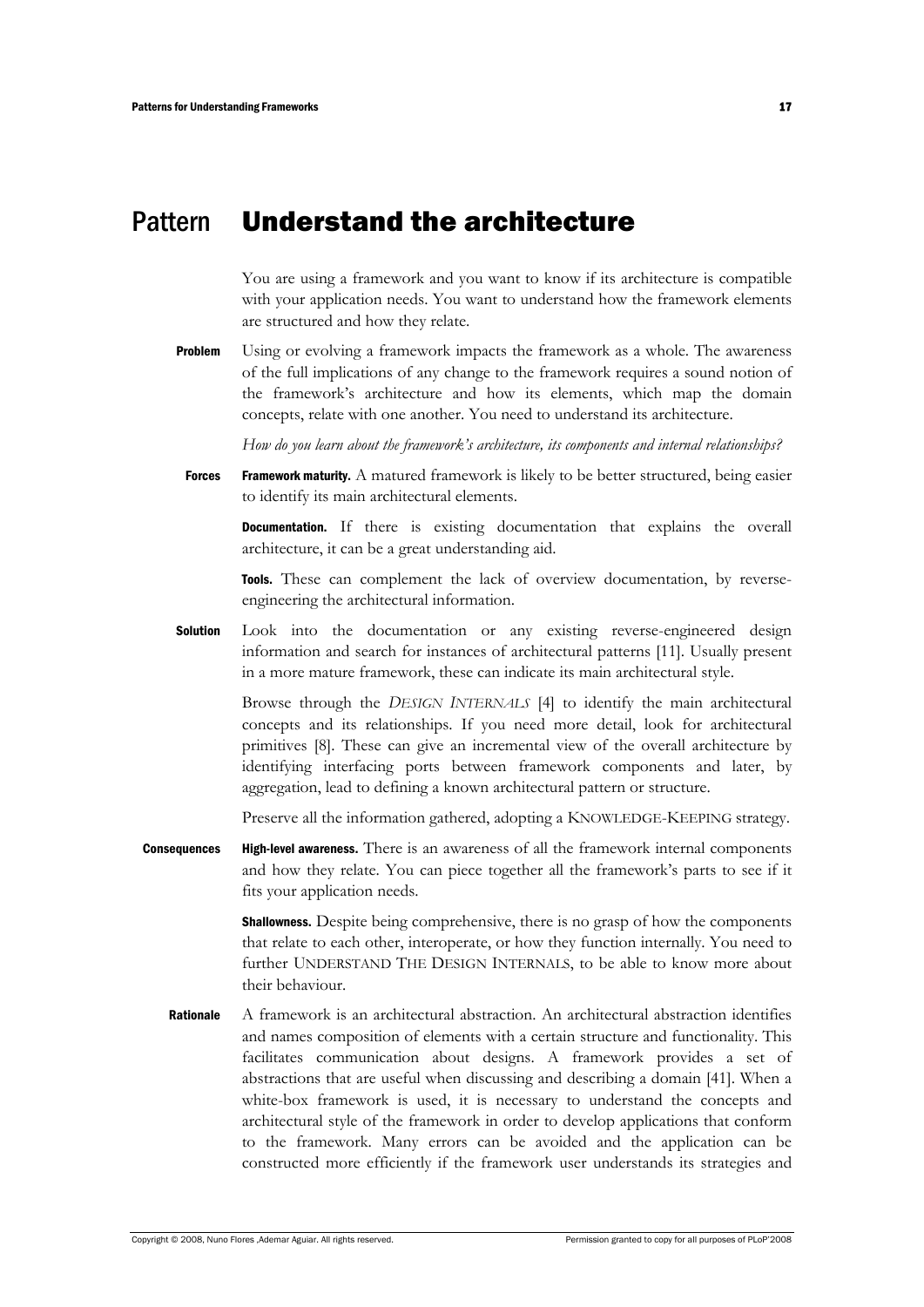styles. In a matured framework, during design stage, a suitable architectural style was adopted and usually these are known domain-specific architectural patterns.

In [42], Shaw and Garlan, first introduce the notion of software architectural styles as a family of systems in terms of a pattern or structural organization. More specifically, it determines the vocabulary of components and connectors that can be used in instances of that style, together with a set of constraints on how they can be combined. See also

> In [11], Buschmann *et al.* presents a pattern catalogue of architectural styles based on the work of Shaw and Garlan and introduces a software design classification system consisting of architectural patterns, design patterns and idioms, covering different perspectives and different abstraction levels.

> In [8], Zdun and Avgeriou propose to remedy the problem of modelling architectural patterns through identifying and representing a number of "architectural primitives" that can act as the participants in the solution that patterns convey. According to the authors, these "primitives" are the fundamental modelling elements in representing a pattern and also they are the smallest units that make sense at the architectural level of abstraction (e.g., specialized components, connectors, ports, interfaces). Their approach relies on the assumption that architectural patterns contain a number of architectural primitives that are recurring participants in several other patterns.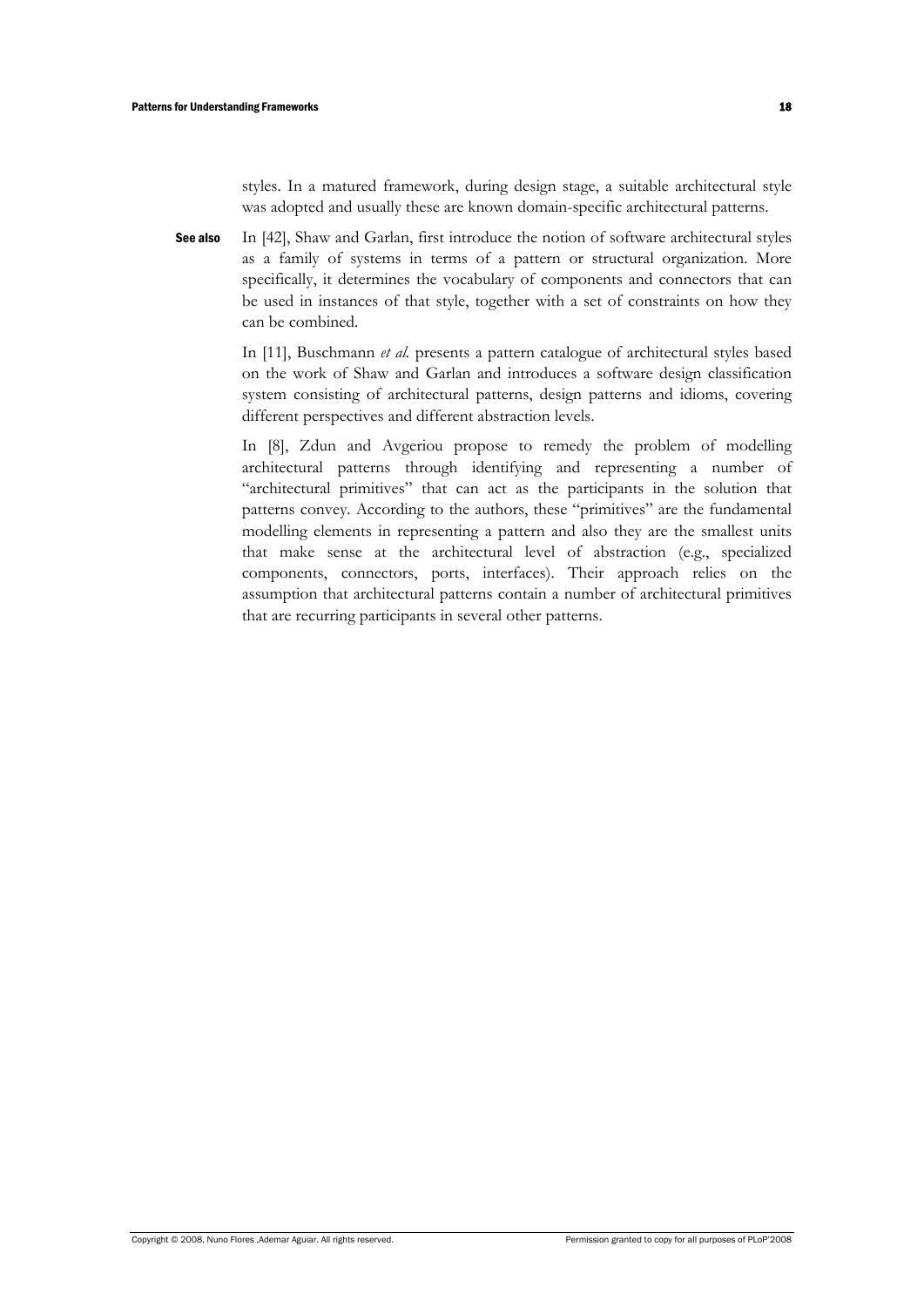You want to use the framework to solve a specific problem. You need to know how the framework can be used to implement a specific solution to that problem.

To effectively use a framework, its flexibility and reuse points reside mostly at an intermediate design level. Due to its complexity, it is not clear where those points are and how they are used to implement the solution. Therefore, understanding the design internals is essential to find those flexibility points. Problem

*How do you understand the design internals of a framework?* 

Design complexity. A framework design is, by nature, complex. Most of its complexity can be found at this level of design. Forces

Inheritance vs. composition. Design variations for the same problem may prove to be a hinder because they obfuscate the identification of existing solutions as they seem dissimilar.

Documentation. Depending on the existing documentation, one may find bits and pieces of information about how design solutions were implemented to solve specific domain problems.

Tools. Reverse engineering and software visualization tools that aid in identifying known design structures and patterns may save time and give a different view over the whole or part of the framework's design.

Go through the *DESIGN INTERNALS* [4] documentation, or browse the existing classes, and identify the concept classes and their interactions. Solution

> Look for instances of known design patterns. Design patterns [9] are often used as building blocks for frameworks, because they introduce the flexibility it needs. The more mature a framework is, the more design patterns will it encompass. Design patterns aggregate these "hot spots" or *CUSTOMIZATION POINTS* [4]: areas of flexibility we can "hook" [10] into and take full advantage of the framework's reusability.

> Preserve all the information gathered, adopting a KNOWLEDGE-KEEPING strategy.

Framework internal mechanisms. You gain knowledge about how the framework provides the flexibility for adapting its semi-implementation to develop an application. You acquired most of the information to adapt the framework to your needs. **Consequences** 

> **Still at a Design level.** Understanding is kept at a design level. Adapting means implementing, and implementing means coding. You need therefore to UNDERSTAND THE SOURCE CODE.

Frameworks are designed and implemented to fully exploit the use of dynamically bound methods. Template and hook methods [43][9] are two kinds of methods Rationale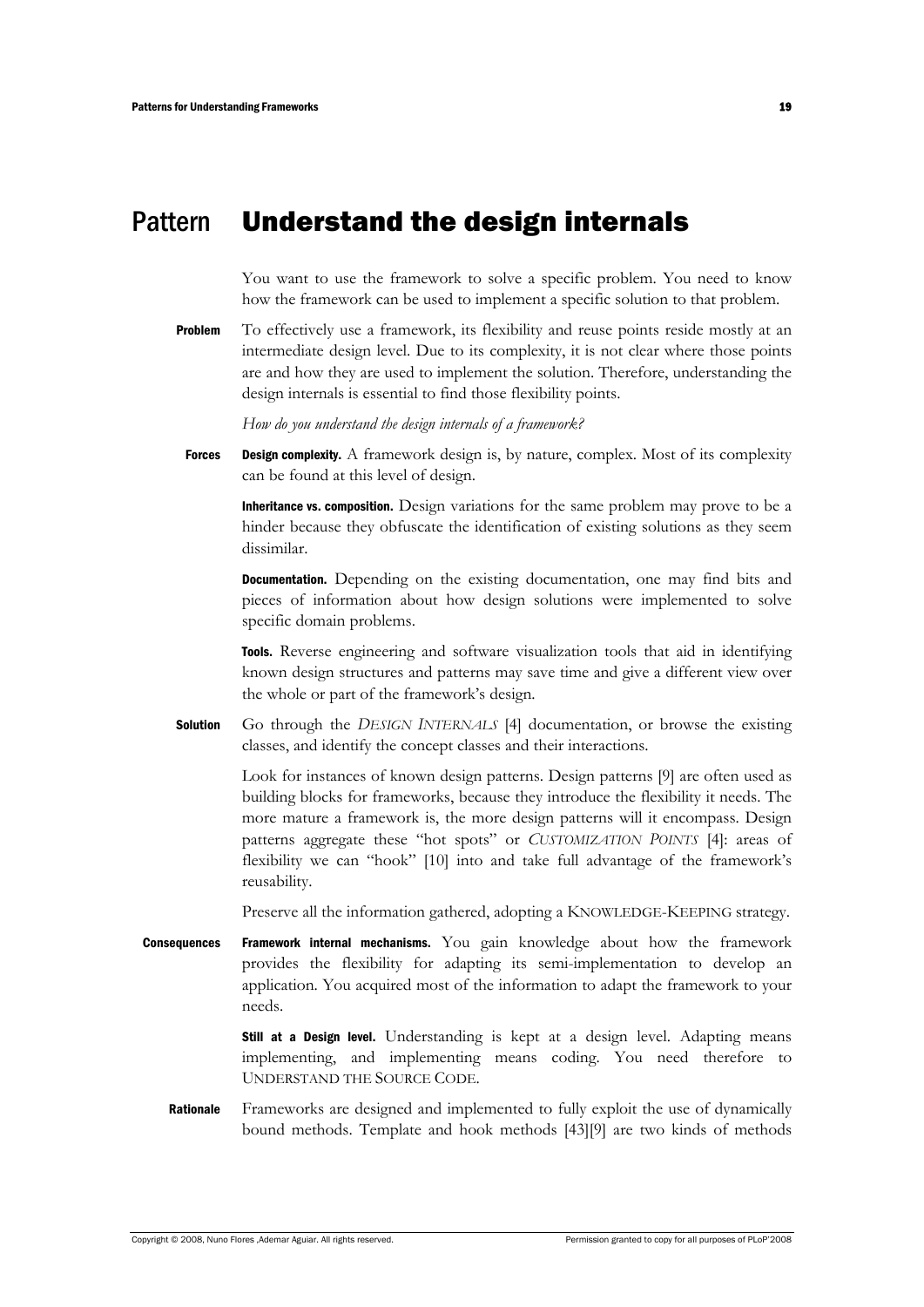extensively used in the implementation of frameworks, to provide it with its flexibility and adaptability.

Generally, template methods are used to implement the frozen spots of a framework, and hook methods are used to implement the hot spots. The frozen spots are aspects that are invariant along several applications in a domain, possibly representing abstract behavior, generic flow of control, or common object relationships. The hot spots of a framework are aspects of a domain that vary among applications and thus must be kept flexible and customizable.

The difficulty of good framework design resides exactly on the identification of the appropriate hot spots that provide the best level of flexibility required by framework users. More hot spots offers more flexibility, but results in a framework more difficult to design and use, so somewhere in between resides a balanced design.

In [43] are identified several ways of composing template and hook classes, and presented under the form of a set of patterns, globally called *meta-patterns*. Metapatterns categorize and describe the essential constructs of a framework, on a meta-level. Design patterns provide proven solutions to recurrent design problems and are extremely useful to design object-oriented frameworks. The motivation for using meta-patterns is to provide a means to categorize and describe design patterns on a meta-level, and to support framework construction. Therefore, design patterns become the building blocks of frameworks.

Design patterns can be used as inspiration when looking for flexible hot-spots within a framework. A framework that contains design patterns can be understood in term of these; therefore when adapting a framework, users can perceive the specific adaptation steps (sub-classing or configuring framework classes) as adaptations of small wholes – the involved design patterns – instead of making new atoms (classes). Users see their adaptations in a perspective larger than that of a single class [41].

In [44], Bruch et al. propose the use of data mining techniques to extract reuse patterns from existing framework instantiations. Based on these patterns, suggestions about other relevant parts of the framework are presented to novice users in a context-dependent manner. See also

> In [45], Fairbanks et al. present a pattern language based on the notion of design fragment. A design fragment is a pattern that encodes a conventional solution to how a programmer interacts with a framework to accomplish a certain goal. It provides the programmer with a "smart flashlight" to help him/her understand the framework, illuminating only those parts of the framework he/she needs to understand for the task at hand. Design fragments give programmers immediate benefit through tool-based conformance and long-term benefit through expression of design intent.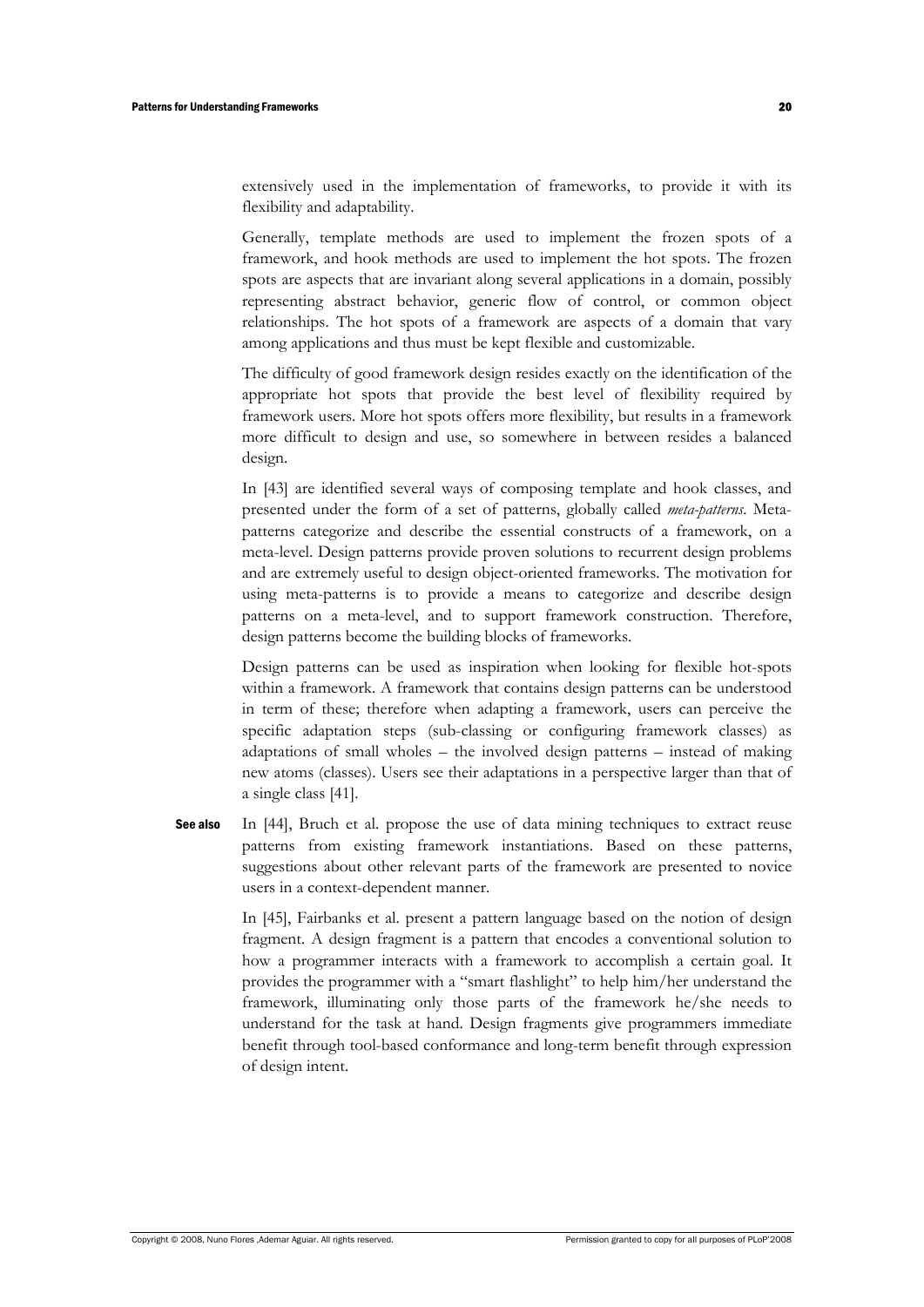#### Pattern Understand the source code

You want to code your solution using the framework.

To actually use a framework you have to code. Therefore, understanding the source code is mandatory. But a framework is not a common piece of code: it has no clear entry point and there isn't a "main" method from where to start understanding the flow of control. Its "hot-spots" are scattered across the code and the way to use them may not be straightforward. Problem

*What to look for to understand the source-code and plug-in your solution?* 

Hollywood principle. Your code will have to be inserted at a specific location that the framework will eventually call and execute. It might not be straightforward how and where that calling will take place. Forces

Language familiarity. If you are not familiarized with the programming language in which the framework is built, you're going to take more time to understand the code.

Task-orientation. To be cost-effective, learners tend to focus on the task at hand, and to find the quickest way to solve their immediate problem.

Code Annotations. Code annotations and inline documentation can give helpful insight on a certain code fragment was implemented or served a purpose.

Documentation. Usually, the framework comes with examples on how to quick start or how to quickly address initial problems. These can be extremely helpful as they show how to begin and force you to try to understand how the system works.

Browse the documentation for examples on how to address the task at hand. Identify the code main entry points for your specific task. Solution

> Usually, the framework comes with a *COOKBOOK & RECIPES* [3] on how to solve common problems the framework addresses. These show you how to begin coding and enable you to understand how the overall system works.

> If no documentation is present, try to look for beacons and idioms that might hint to the entry point(s) of the framework (Control classes and "main" methods) and track down the flow of control. Idioms are coding patterns that are used to solve recurrent problems (You use a loop to iterate over an array, etc.). Beacons are fragments of code that may resemble algorithm techniques or coding strategies to known problems. Classifying and chunking code into these concepts might prove useful to increase code granularity search.

> Identify your insertion points as you go along and preserve all the information gathered, by adopting a KNOWLEDGE-KEEPING strategy.

Missing the whole picture. At such a low-level, the learner has local expertise but might overlook more global side-effects of code insertion or modification. A broader **Consequences**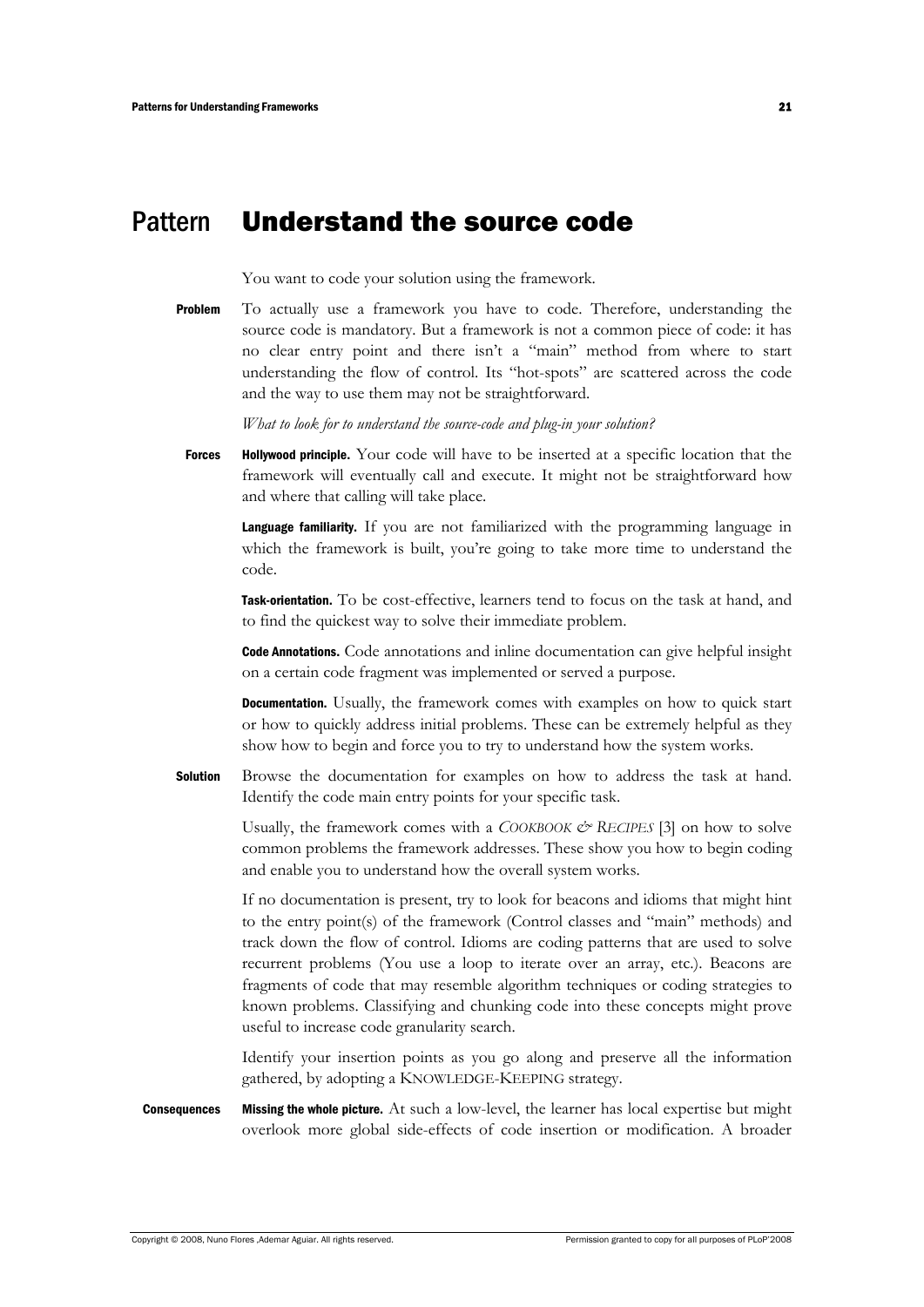notion of what is happening might be necessary, so you might need to UNDERSTAND THE DESIGN INTERNALS to gain further awareness.

Prior to performing a software modification task, developers must inevitably investigate the code of the target system in order to find and understand the code related to the change. With frameworks, the theory is the same. If we assume that the way a developer investigates a program influences the success of the modification task, then ensuring that developers in charge of modifying software systems investigate code of the system effectively can yield important benefits such as decreasing the cost of performing software changes and increasing the quality of the change. Rationale

> Developers should follow a general plan when investigating a program, should perform focused searches in the context of this plan, and should keep some form of record of their findings.

> Documentation here is crucial. Not only should there be some sort of guide for browsing the code, but also examples on how to address the most common problems. Going through these examples would be a valuable assisted first "dive" into the framework code and would help emerge the control-flow mechanism of the framework and the way it is supposed to be used.

In [25], Sillito *et al.* performed a study where they observe developers trying to understand a system in order to perform a change task. They harvested and identified 44 different kinds of questions developer ask during that process and divided them into four categories based on the characteristics of the source code graph capturing the information needed for answering a given question: those aimed at finding the initial focus points, those aimed at building on those points, those aimed at understanding the sub-graph, and those over such sub-graphs. See also

> In [37], Robillard *et al.* conducted another study where observed successful and unsuccessful developers while performing a software evolution task and came up with a theory of program investigation effectiveness in the form of a series of observations and associated hypotheses. Overall, they found that successful developers exhibited a highly methodical approach to program investigation, where they identified the high-level structures and planned the changes to be made, without forcefully spending more time than a more opportunistic approach.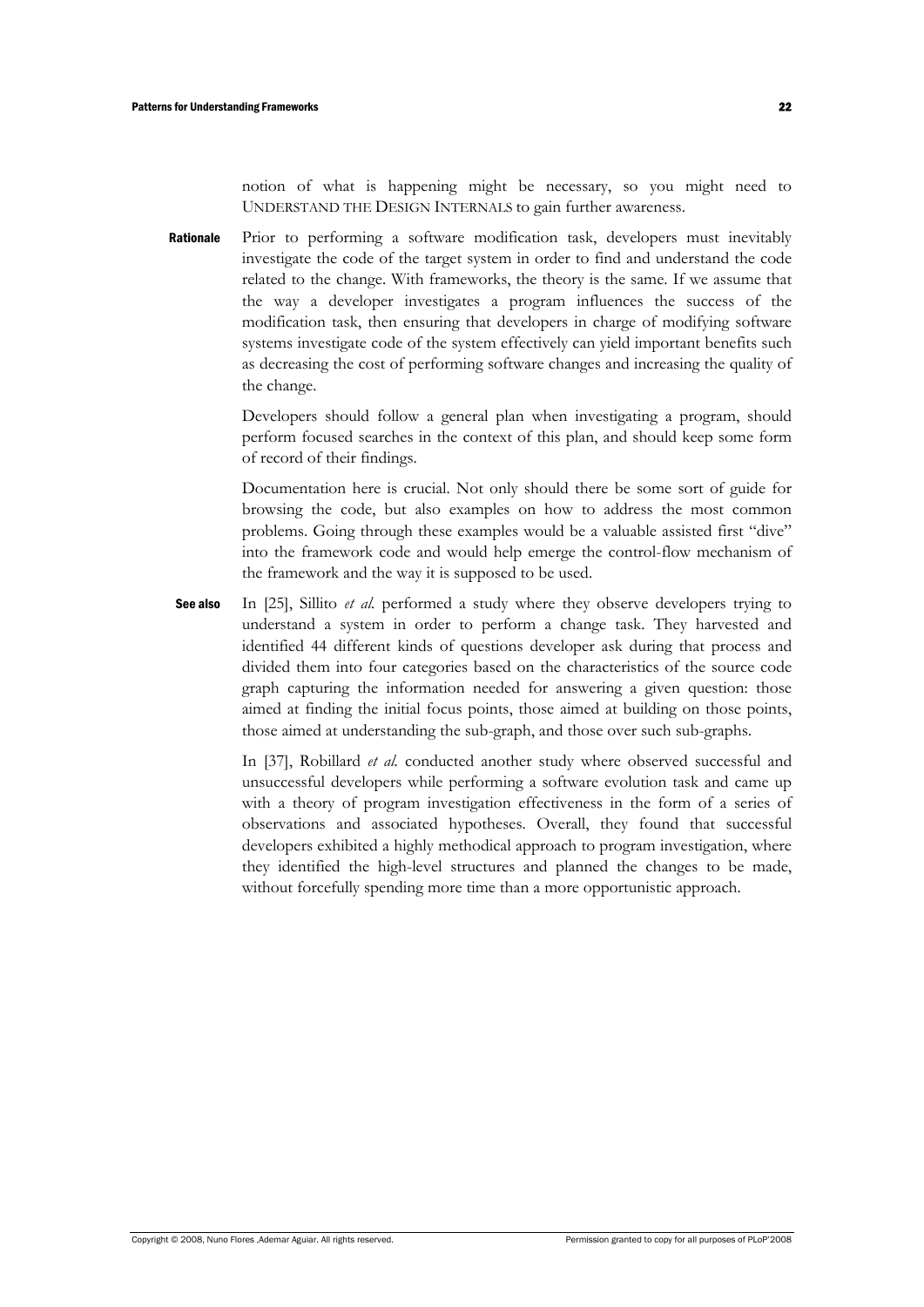#### References

- [1] Roberts, D. and Johnson, R. E. (1997). Evolving frameworks: A pattern language for developing object-oriented frameworks. In Pattern Languages of Program Design 3. Addison Wesley.
- [2] Aguiar, A., and David, G. (2005). Patterns for Documenting Frameworks Part I. In Proceedings of VikingPLoP'2005, Helsinki, Finland.
- [3] Aguiar, A., and David, G. (2006). Patterns for Documenting Frameworks Part II. In Proceedings of EuroPLoP'2006, Irsee, Germany.
- [4] Aguiar, A., and David, G. (2006). Patterns for Documenting Frameworks Part III. In Proceedings of PLoP'2007, Portland, Oregon, USA.
- [5] Aguiar, A. (2003). A minimalist approach to framework documentation. PhD thesis, Faculdade de Engenharia da Universidade do Porto.
- [6] Flores, N. (2006). From Program Comprehension to Framework Understanding: a roadmap. Available at http://www.fe.up.pt/~nflores
- [7] Alexander, C., Ishikawa, S., and Silverstein, M. (1977). A Pattern Language. Oxford University Press.
- [8] Zdun, U. and Avgeriou, P., (2005) "Modeling Architectural Patterns Using Architectural Primitives", OOPSLA
- [9] Gamma, E., Helm, R., Johnson, R., and Vlissides, J. (1995)."Design Patterns Elements of reusable object-oriented software". Addison-Wesley.
- [10] Froehlich, G., Hoover, H., Lui, L. and Sorenson, P. (1997) "Hooking into Object-Oriented Application Frameworks", Proceedings of the 19th International Conference on Software Engineering, pp.491- 501.
- [11] Buschmann, F., Meunier, R., Rohnert, H., Sommerlad, P. and Stal, M..(1996) "Pattern oriented software architecture - a system of patterns". John Wiley and Sons.
- [12] Robillard, M., Coelho, W., and Murphy, G., (2004) "How Effective Developers Investigate Source Code: An Exploratory Study", IEEE Transactions on Software Engineering, vol..30, no. 12, December 2004
- [13] Felder, R.., and Spurlin, J. (2005) "Applications, Reliability, and Validity of the Index of Learning Styles". International Journal of Engineering Education, v. 21, n. 1, pp. 103-112.
- [14] Butler, G. (1997). A reuse case perspective on documenting frameworks. http://www.cs.concordia.ca/faculty/gregb.
- [15] Johnson, R. E. and Foote, B. (1988). "Designing reusable classes". Journal of Object-Oriented Programming, 1(2):22–35.
- [16] Deutsch, L. P. (1989). "Design reuse and frameworks in the smalltalk-80 system". In Software reusability: vol. 2, applications and experience, pages 57–71. ACM Press.
- [17] Fayad, M. E. and Schmidt, D. C. (1997b). "Object-oriented application frameworks." Communications of the ACM, 40(10):32–38.
- [18] Turner, A. and Wang, C. (2007). "AJAX: Selecting the Framework that Fits". Dr. Dobb's Journal, May 01, 2007. http://www.ddj.com/web-development/199203087
- [19] Ahamed, S. I., Pezewski, A., and Pezewski, A. (2004). "Towards Framework Selection Criteria and Suitability for an Application Framework." In Proceedings of the international Conference on information Technology: Coding and Computing (Itcc'04).
- [20] Pree, W". "Design Patterns for Object-Oriented Software Development" (1995). Addison-Wesley / ACN Press 1995
- [21] Fayad, M. E., Schmidt D. C., Johnson, R. E. "Building Application Frameworks" (1999). John Wiley & Sons, Inc. 1999
- [22] Codenie W., Hondt K., Steyaert P., Vercammen A. "From Custom Applications to Domain-Specific Frameworks." (1997) Communications of the ACM, 40(10): 71-77. 1997
- [23] Butler G., Xu L. "Cascaded Refactoring for Framework Evolution" (2001). Proceedings of 2001 Symposium on Software Reusability. ACM Press. P. 51-57. 2001